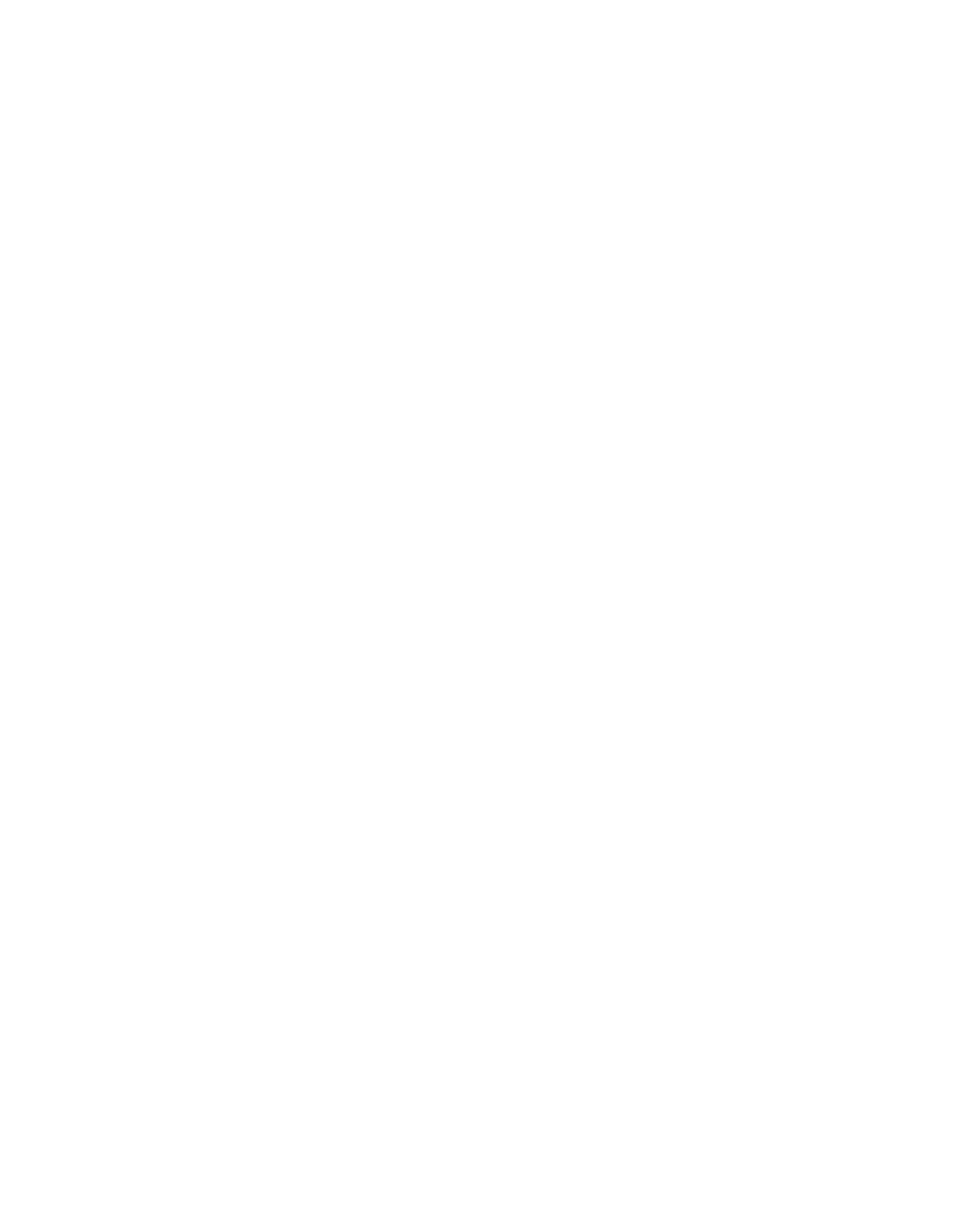



**U.S. Department of Education**  NCES 2008-440

**An Exploratory Evaluation of the Data from the Pilot Teacher Compensation Survey: School Year 2005–06** 

# **Research and Development Report**

**April 2008** 

Frank Johnson Stephen Q. Cornman **National Center for Education Statistics** 

Frank Johnson *Project Officer*  **National Center for Education Statistics**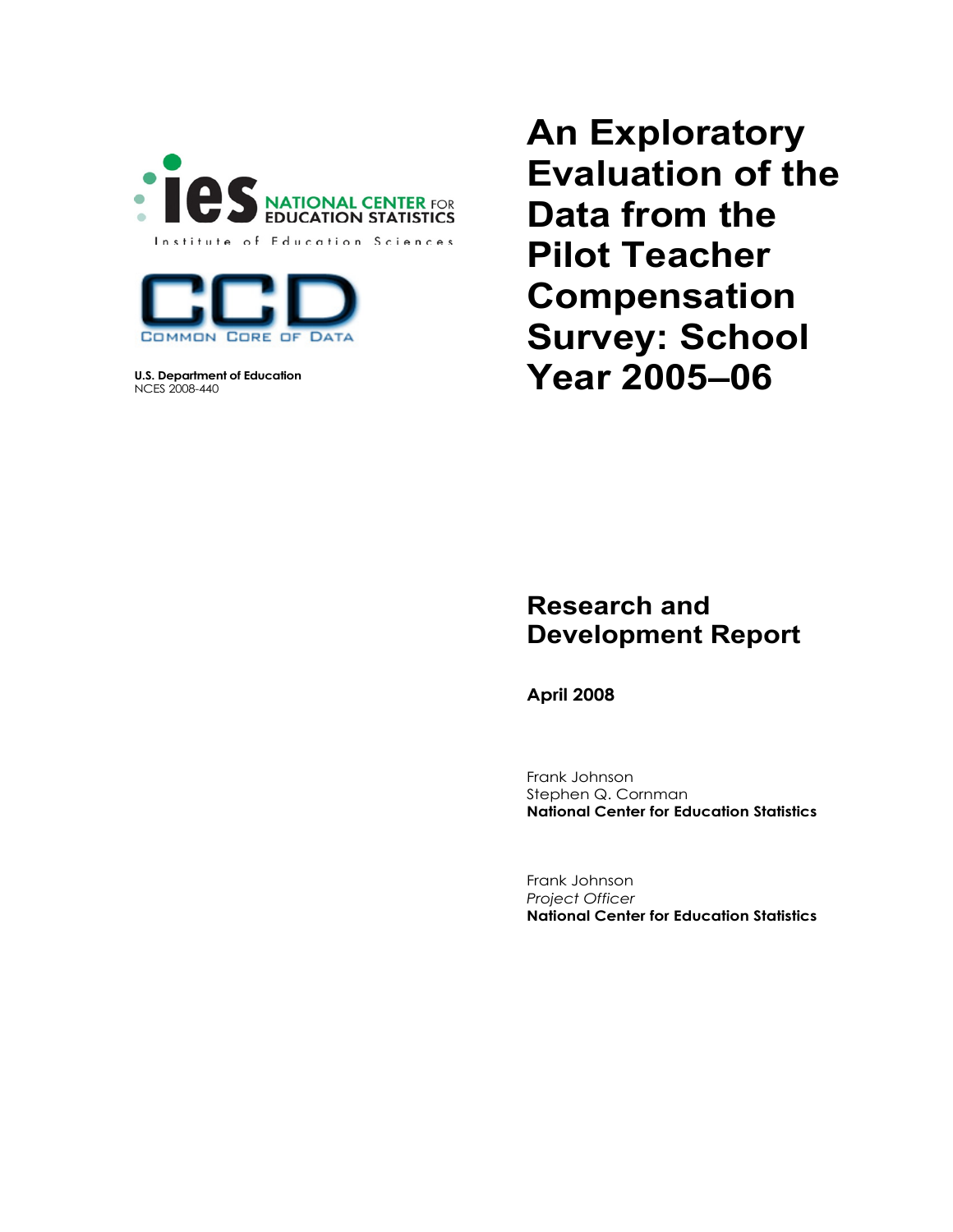#### **U.S. Department of Education**

Margaret Spellings *Secretary* 

**Institute of Education Sciences** 

Grover J. Whitehurst *Director* 

#### **National Center for Education Statistics**

Mark Schneider *Commissioner* 

The National Center for Education Statistics (NCES) is the primary federal entity for collecting, analyzing, and reporting data related to education in the United States and other nations. It fulfills a congressional mandate to collect, collate, analyze, and report full and complete statistics on the condition of education in the United States; conduct and publish reports and specialized analyses of the meaning and significance of such statistics; assist state and local education agencies in improving their statistical systems; and review and report on education activities in foreign countries*.* 

NCES activities are designed to address high-priority education data needs; provide consistent, reliable, complete, and accurate indicators of education status and trends; and report timely, useful, and high-quality data to the U.S. Department of Education, the Congress, the states, other education policymakers, practitioners, data users, and the general public. Unless specifically noted, all information contained herein is in the public domain.

We strive to make our products available in a variety of formats and in language that is appropriate to a variety of audiences. You, as our customer, are the best judge of our success in communicating information effectively. If you have any comments or suggestions about this or any other NCES product or report, we would like to hear from you. Please direct your comments to

 National Center for Education Statistics Institute of Education Sciences U.S. Department of Education 1990 K Street NW Washington, DC 20006-5651

April 2008

The NCES World Wide Web Home Page address is http://nces.ed.gov. The NCES World Wide Web Electronic Catalog address is http://nces.ed.gov/pubsearch.

This publication is only available online. To download, view, and print the report as a PDF file, go to the NCES World Wide Web Electronic Catalog address shown above.

### **Suggested Citation**

Johnson, F. and Cornman, S.Q. (2008)*. An Exploratory Evaluation of the Data from the Pilot Teacher Compensation Survey: School Year 2005–06, Research and Development Report* (NCES 2008-440). National Center for Education Statistics, Institute of Education Sciences, U.S. Department of Education. Washington, DC. Retrieved [date] from http://nces.ed.gov/pubsearch/pubsinfo.asp?pubid=2008440.

**Content Contact**  Frank Johnson 202-502-7362 frank.johnson@ed.gov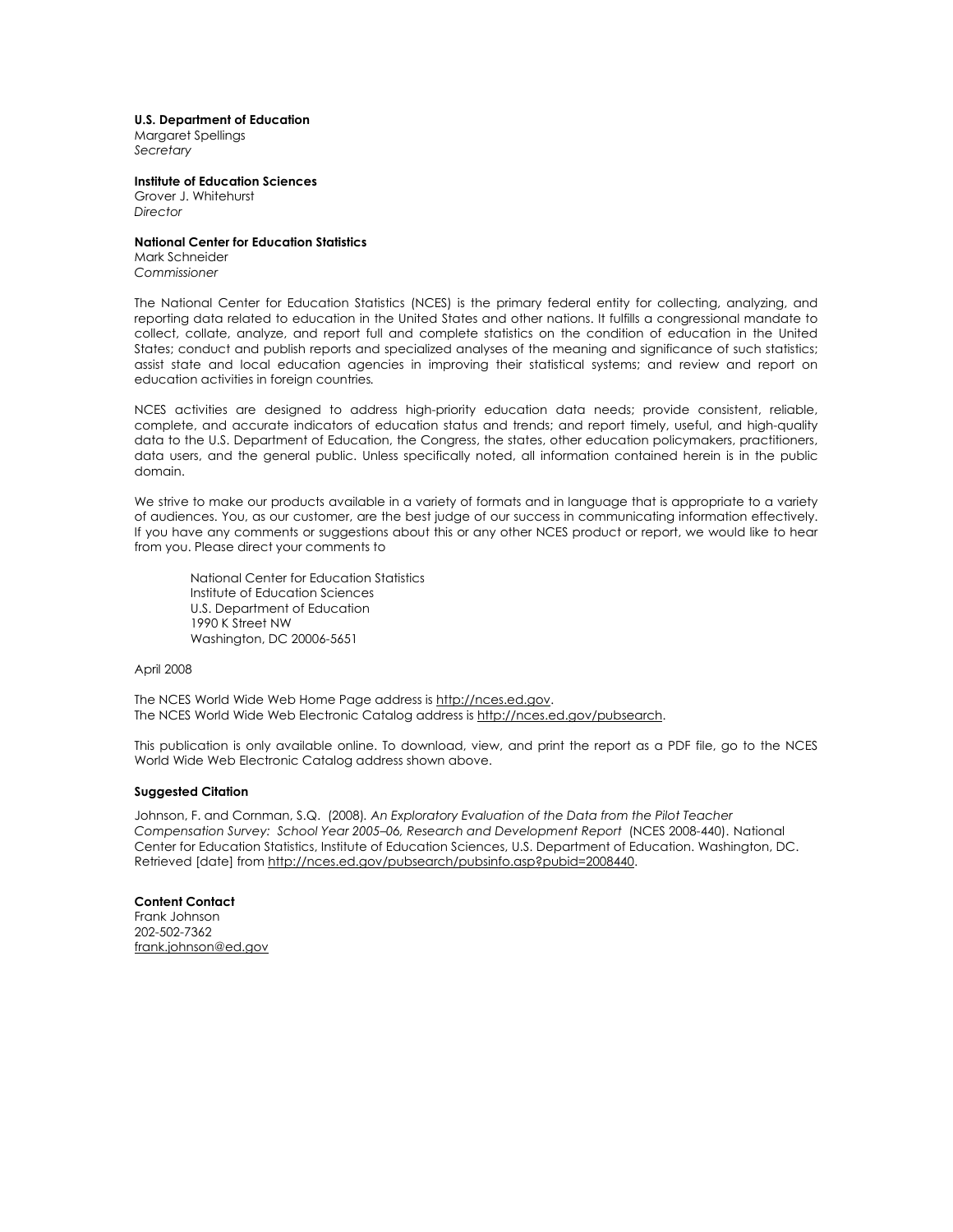### **Foreword**

The Research and Development (R&D) series of reports at NCES has been initiated to

- share studies and research that are developmental in nature. The results of such studies may be revised as the work continues and additional data become available;
- share the results of studies that are, to some extent, the "cutting edge" of methodological developments. Emerging analytical approaches and new computer software development often permit new and sometimes controversial analyses to be done. By participating in "frontier research," we hope to continue to the resolution of issues and improved analysis; and
- participate in discussions of emerging issues of interest to educational researchers, statisticians, and the federal statistical community in general. Such reports may document workshops and symposia sponsored by NCES that address methodological and analytical issues or may share and discuss issues regarding NCES practices, procedures, and standards.

The common theme in all three goals is that these reports present results or discussions that do not reach definitive conclusions at this point in time, either because the data are tentative, the methodology is new and developing, or the topic is one on which there are divergent views. Therefore, the techniques and inferences made from the data are tentative and subject to revision. To facilitate the process of closure on the issues, we invite comment, criticism, and alternatives to what we have done. Such responses should be directed to:

> Marilyn Seastrom Chief Statistician Statistical Standards Program National Center for Education Statistics Institute of Education Sciences 1990 K Street NW Washington, DC 20006-5651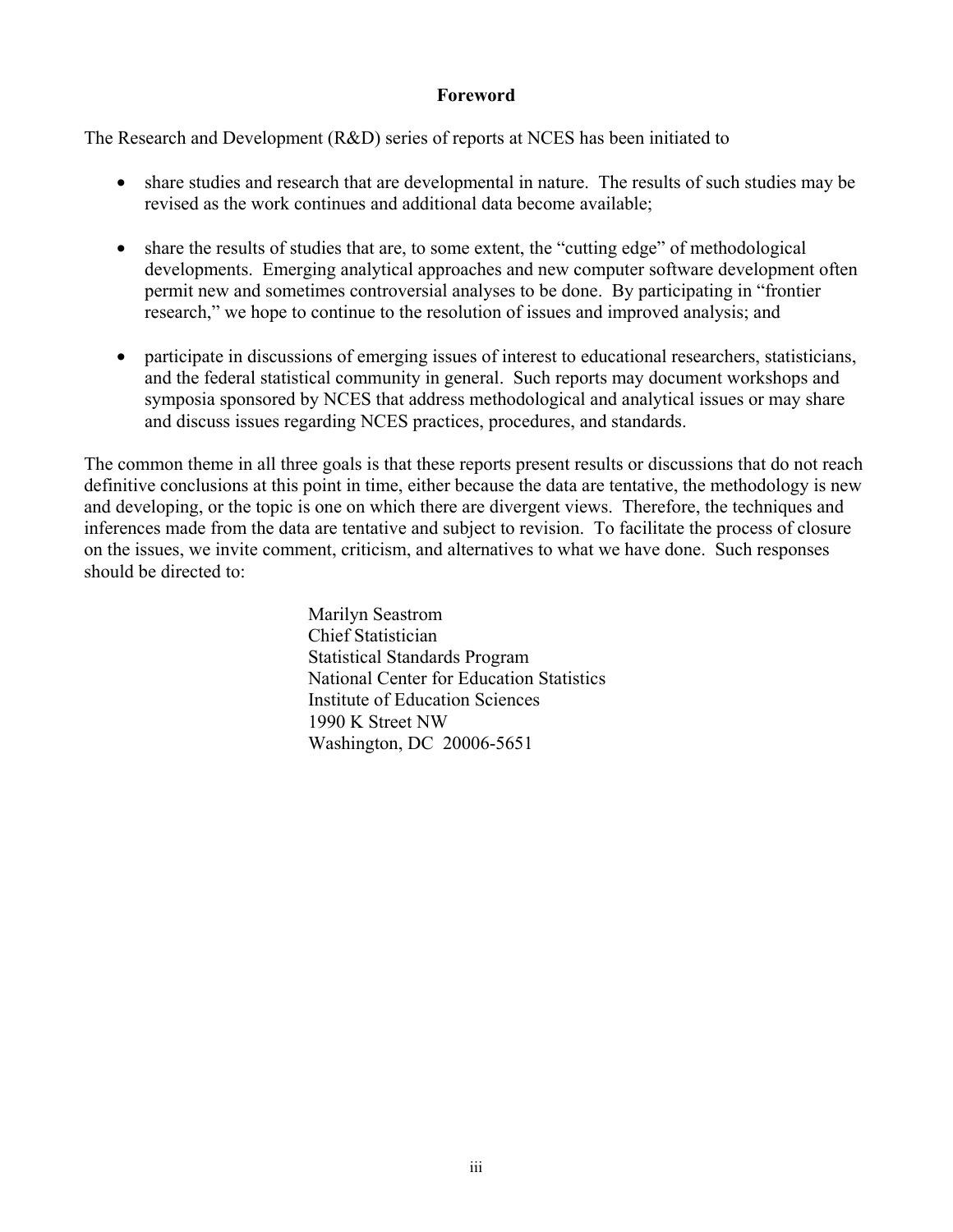### **Acknowledgments**

Much of the work for this report was performed by staff at the Education Statistics Services Institute (ESSI), which is funded by the National Center for Education Statistics (NCES) and composed of staff from the American Institutes for Research (AIR) and a number of partner organizations. The authors would like to acknowledge the following individuals from ESSI for their assistance with technical support and editorial guidance: Lei Zhou of MacroSys Research and Technology, Jennifer Sable and Steve Honegger of AIR, and Nick Gaviola of Quality Information Partners.

The authors would like to thank all of the professionals in state and local education agencies who track, record, and report the data used in this report. Particular thanks are owed to the Teacher Compensation Survey coordinators without whose efforts this collection would not exist.

The U.S. Census Bureau, Governments Division, is responsible for collecting, processing, and editing the CCD survey data. Eunice Ave, Crecilla Cohen, Elizabeth Holland, and Brian Gordon should be recognized for the quality their efforts added to these data.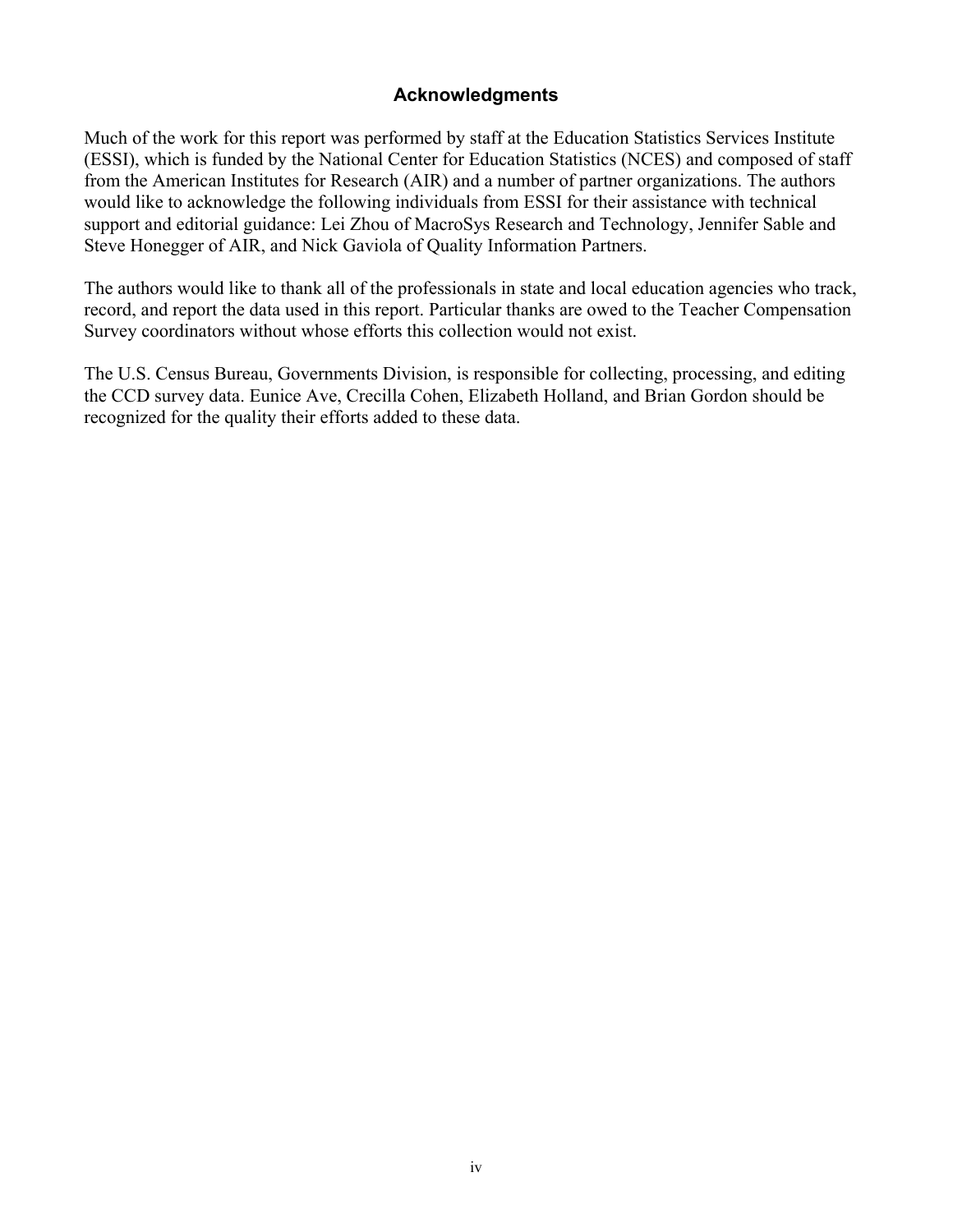## **Contents**

| Page |
|------|
|      |
|      |
|      |
|      |
|      |
|      |
|      |
|      |
|      |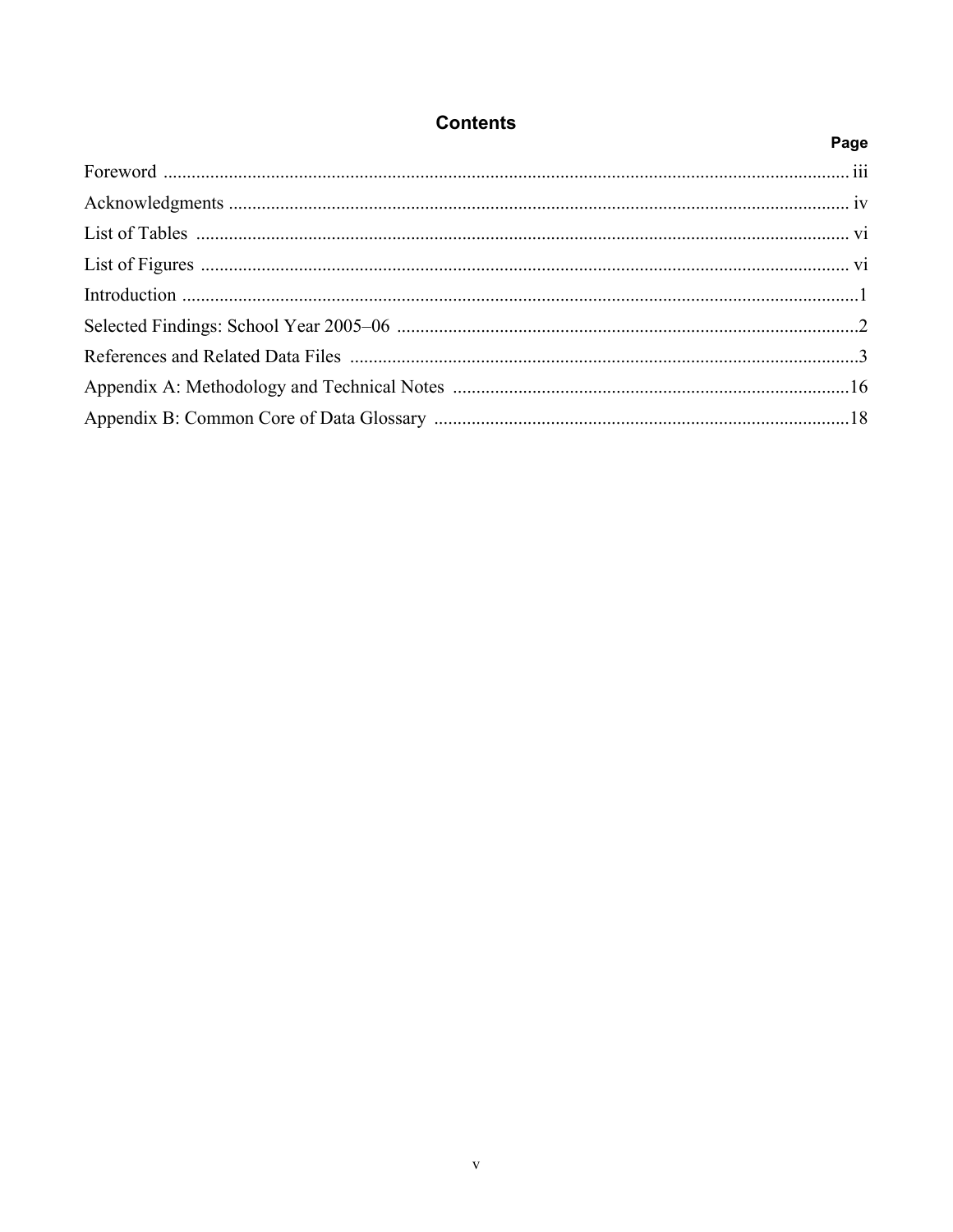# **List of Tables**

| <b>Table</b> |                                                                                                                                                                                                | Page |
|--------------|------------------------------------------------------------------------------------------------------------------------------------------------------------------------------------------------|------|
| 1.           | Total number of full-time teachers and median years of teaching experience, age,<br>contract days, and base salary, and mean base salary, by participating state: School year<br>$2005 - 06$ . |      |
|              | 2. Median total salary and government expenditures for total benefits, health benefits,<br>retirement benefits, and all other benefits, by participating state: School year 2005–06            |      |
|              | 3. Number of full-time teachers, percentage distribution, and median base salary, by                                                                                                           | 9    |
|              | 4. Number of full-time teachers, percentage distribution, and median base salary, by                                                                                                           | 10   |
|              | 5. Number of full-time teachers, percentage distribution, and median base salary, by                                                                                                           | 11   |
| 6.           | Number of full-time teachers, percentage distribution, and median base salary, by                                                                                                              | 13   |
| 7.           | Number of full-time teachers, percent distribution, and median base salary, by gender                                                                                                          | 14   |
| 8.           | Number of full-time teachers, base salary at the $5th$ , median, and $95th$ percentile<br>cutpoints, and federal range ratio, by educational attainment, years of experience,                  | 15   |

# **List of Figures**

| <b>Figure</b>                                                                                | Page |
|----------------------------------------------------------------------------------------------|------|
| 1. Percentage distribution of total full-time teachers in participating states, by highest   |      |
| 2. Mean base salary of full-time teachers by years of experience and participating state:    |      |
| 3. Percentage distribution of full-time teachers by age and participating state: School year |      |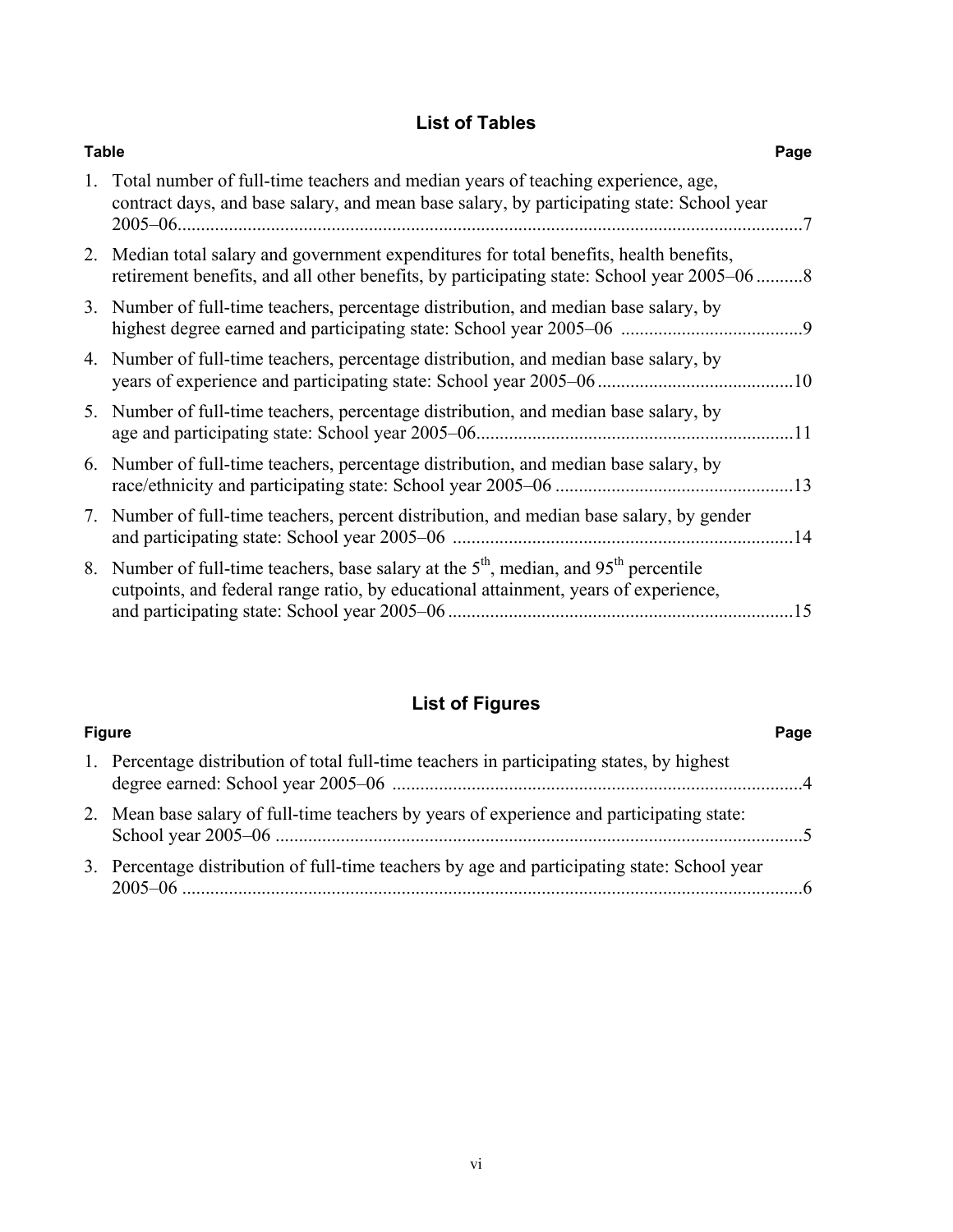### **Introduction**

The Common Core of Data (CCD) is an annual collection of public elementary and secondary education data administered by the National Center for Education Statistics (NCES) and its collection agent, the U.S. Census Bureau. Data for CCD surveys are provided by state education agencies (SEAs).

This report presents summary data from the Pilot Teacher Compensation Survey (TCS), which collected data for school year 2005–06. This pilot collection is a research and development effort to see if it is possible to collect and publish teacher-level data from the administrative records residing in state departments of education. Seven states participated in this survey: Arizona, Arkansas, Colorado, Florida, Iowa, Missouri, and Oklahoma. These states provided data on salaries, years of teaching experience, highest degree earned, race/ethnicity, and gender for each public school teacher. Data on government expenditures on employee benefits were also solicited, but only three states were able to provide even partial employee benefits data. Since this is a universe survey of administrative records for all teachers in participating states, no statistical testing was required.

SEAs participate in the CCD voluntarily, following standard definitions for the data items they report. For more information on the data collection, methodology and definitions, readers should see appendixes A and B.

The TCS is the first attempt to collect data, at this level, by NCES. The data presented here have been chosen to demonstrate the range of information available when using the TCS rather than to discuss all of the observed discoveries. The results are not meant to emphasize any particular issue.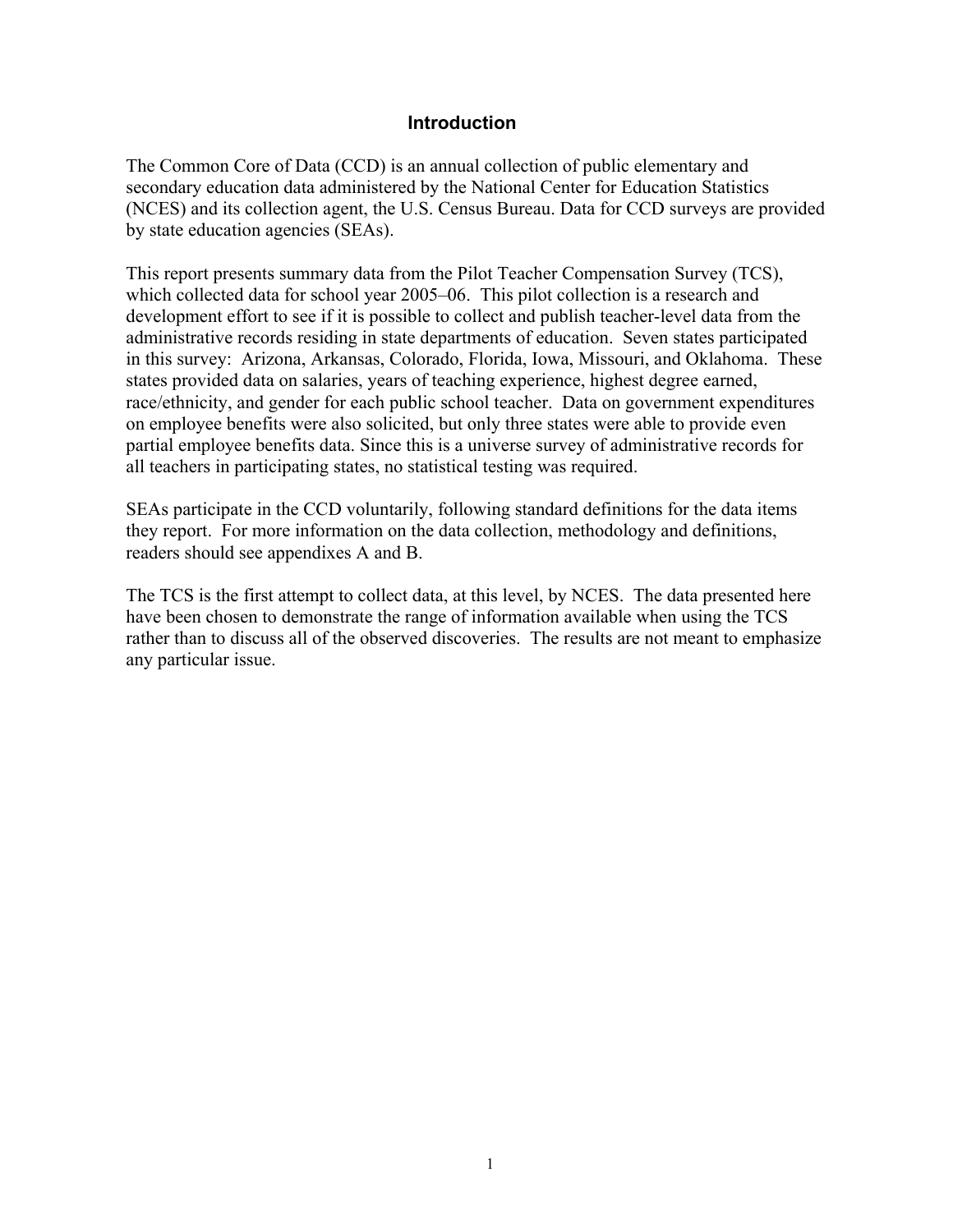## **Selected Findings: School Year 2005–06**

- $\bullet$  The mean base salaries<sup>1</sup> of full-time public school teachers in the seven states participating in the Pilot Teacher Compensation Survey ranged from \$34,631 in Oklahoma to \$44, 777 per year in Colorado. The median base salaries of full-time public school teachers ranged between \$33,516 in Oklahoma and \$42,676 in Colorado (table 1). The median total salary for full-time teachers ranged from \$34,973 in Oklahoma to \$42,500 in Arkansas for school year 2005–06 (table 2).
- The median level of teaching experience ranged from 8 years in Arizona to 15 years in Iowa. The median teacher age was between 43 and 45 in each of the states reporting these data (table 1).
- The number of teachers that held master's degrees as their highest degree varied across the seven states. The percentage of teachers holding master's degrees ranged from approximately 28 percent in Iowa and Oklahoma to almost 50 percent in Missouri (table 3). Over the seven states, the majority of teachers (58 percent) held a bachelor's degree as their highest degree (figure 1).
- Teachers holding master's degrees earned more than teachers who held a bachelor's degree. For example, the median base salary for teachers with a master's degree was \$51,077 per annum in Colorado, while the median base salary for teachers with a bachelor's degree was \$36,702 (table 3).
- The proportion of teachers with one year of teaching experience (teachers hired at the beginning of the reported school year) ranged from 4.4 percent in Iowa to 10.9 percent in Arizona. The median base salary for teachers with one year of experience ranged from \$27,864 in Iowa to \$33,940 in Florida (table 4 and figure 2).
- Full-time teachers 66 years old or older comprised 1.0 percent of public school full-time teachers in Florida and 0.9 percent in Arkansas compared to 0.4 percent in Iowa and 0.5 percent in Colorado (table 5). In three of the five states reporting age data, the highest proportion of teachers were 51 to 55 years old; Florida had equal proportions of teachers (14 percent) in the 26-30 and 51-55 age groups. In the fifth state, Colorado, the second highest proportion occurred in the 51-55 age group (figure 3).
- The majority of teachers in the seven reporting states were White, with the smallest percentage of White teachers (74 percent) reported for Florida (table 6).

l

• More than three quarters of the teachers across six of the seven reporting states were female, with the highest percentage of male teachers (27 percent) reported for Colorado. The largest difference between males and females was \$1,027 in Arizona (table 7).

 $<sup>1</sup>$  The mean is the average: the sum of all salaries divided by the number of teachers. The median is the mid-</sup> point. If the teachers' salaries were ranked from highest to lowest, half of the salaries would be below the median. Base salaries are the negotiated annual salary for teaching duties. Base salaries exclude extra pay for extra duties and bonuses.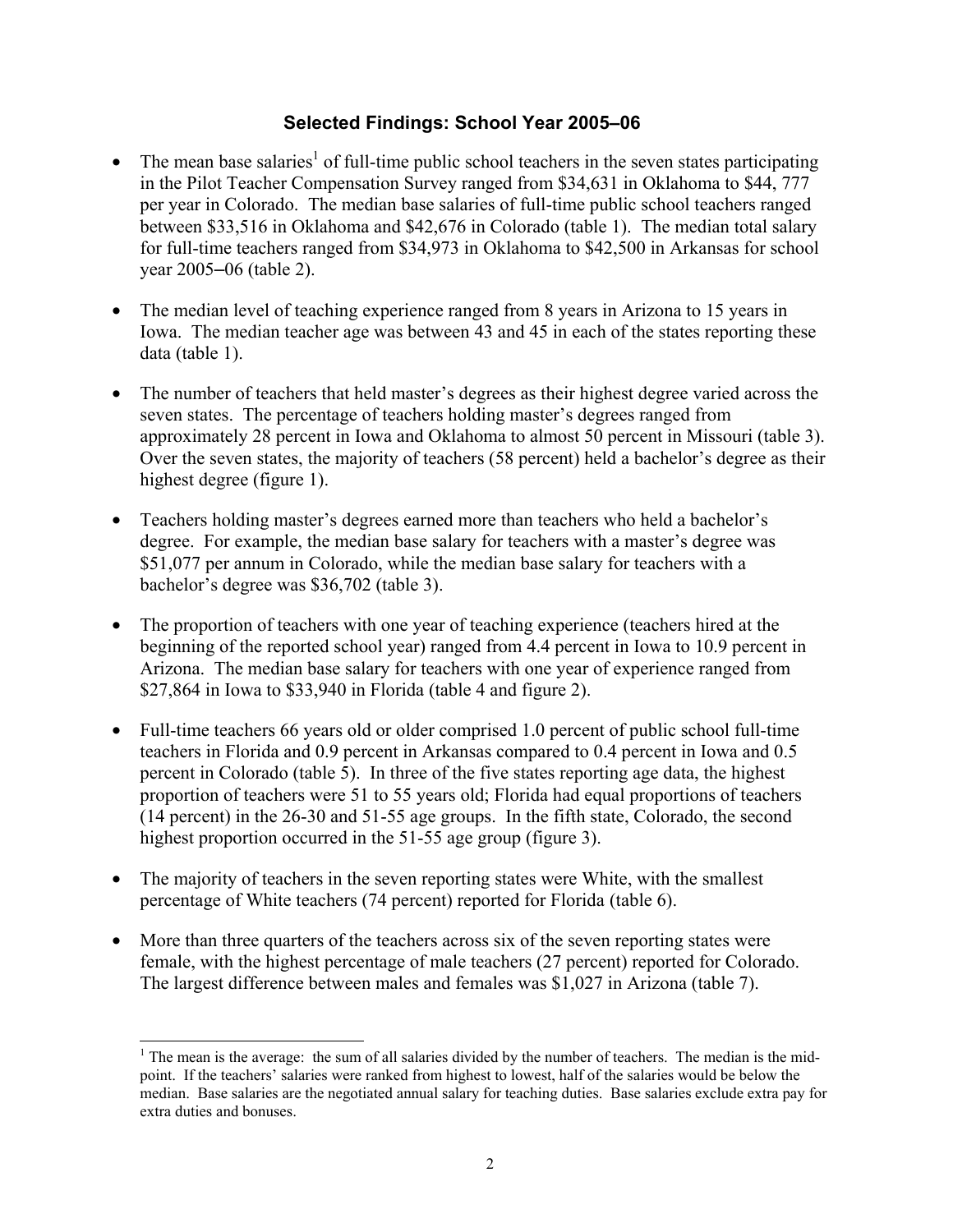### **References and Related Data Files**

### **References**

- Ave, E.P., and Zhou, L. (2008). *Documentation for the NCES Common Core of Data Teacher Compensation Survey Restricted-use File, School Year 2005–06* [forthcoming 2008]. National Center for Education Statistics, Institute of Education Sciences, U.S. Department of Education. Washington, DC.
- Berne, R., and Stiefel, L. (1984). *The Measurement of Equity in School Finance: Conceptual, Methodological, and Empirical Dimensions.* Baltimore, MD: Johns Hopkins University Press.
- Hussar, W., and Sonnenberg, W. (2000). *Trends in Disparities in School District Level Expenditures per Pupil* (NCES 2000-020). U.S. Department of Education. Washington, DC: National Center for Education Statistics.
- Parish, T.B., Matsumoto, C.S., and Fowler, W.J. (1995). *Disparities in Public School District Spending 1989–90* (NCES 95-300). U.S. Department of Education. Washington, DC: National Center for Education Statistics.

### **Related Data Files**

Data files for all CCD surveys may be found on the CCD data page of the CCD website at http://nces.ed.gov/ccd/ccddata.asp.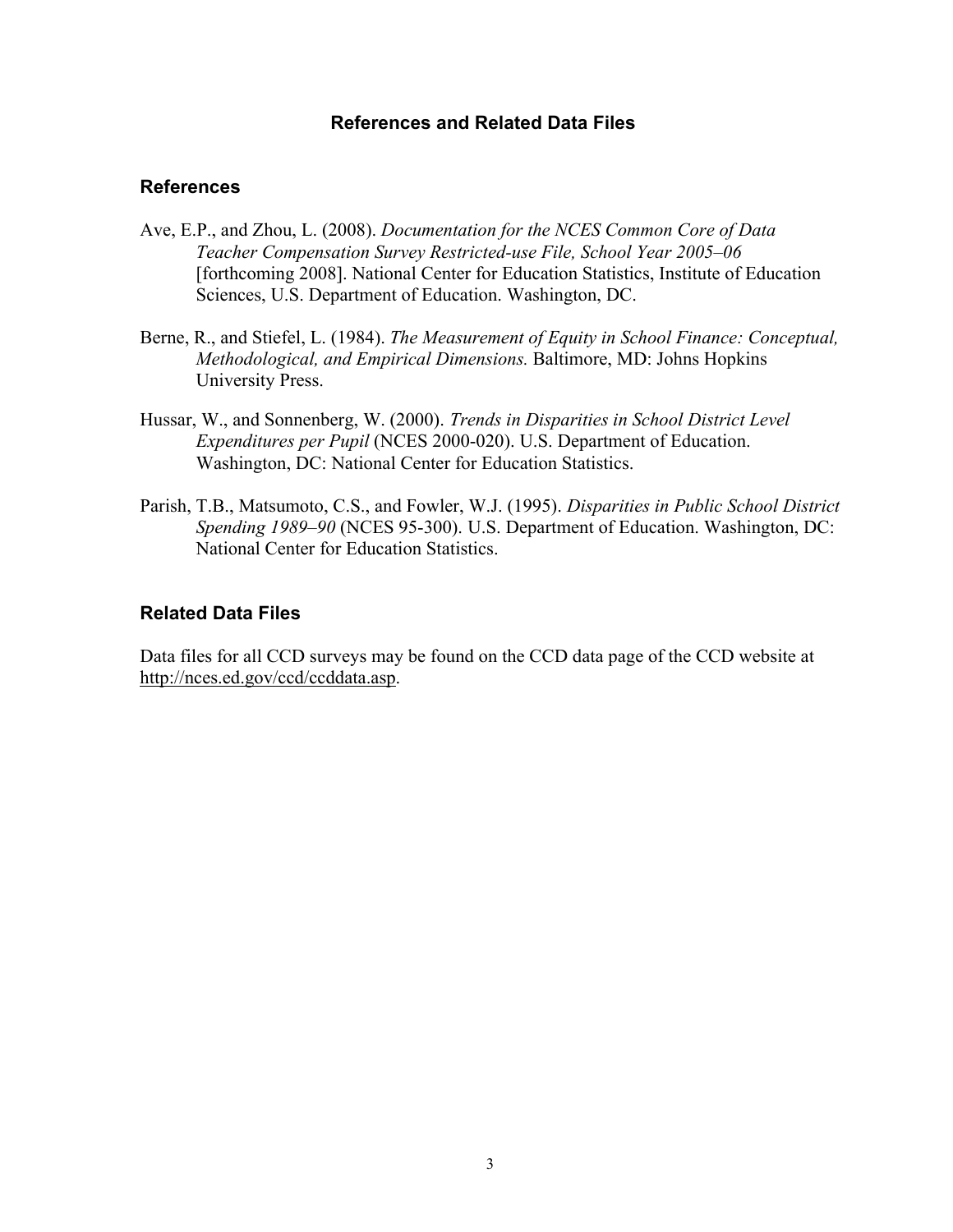Figure 1. Percentage distribution of total full-time teachers in participating states, by highest degree earned: School year 2005–06



NOTE: Arizona, Arkansas, Colorado, Florida, Iowa, Missouri, and Oklahoma participated in the Pilot Teacher Compensation Survey. Data for Colorado, Florida, Iowa, Missouri, and Oklahoma are for fulltime teachers, teaching at one school with full-time equivalency (FTE) greater than or equal to 0.9 only, and whose base salary did not include pay for other duties. Data for Arizona and Arkansas are for teachers teaching at one school with FTE greater than or equal to 0.9 only. Arizona and Arkansas did not report whether a teacher was a full-time teacher or whether the reported base salary excluded pay for other duties.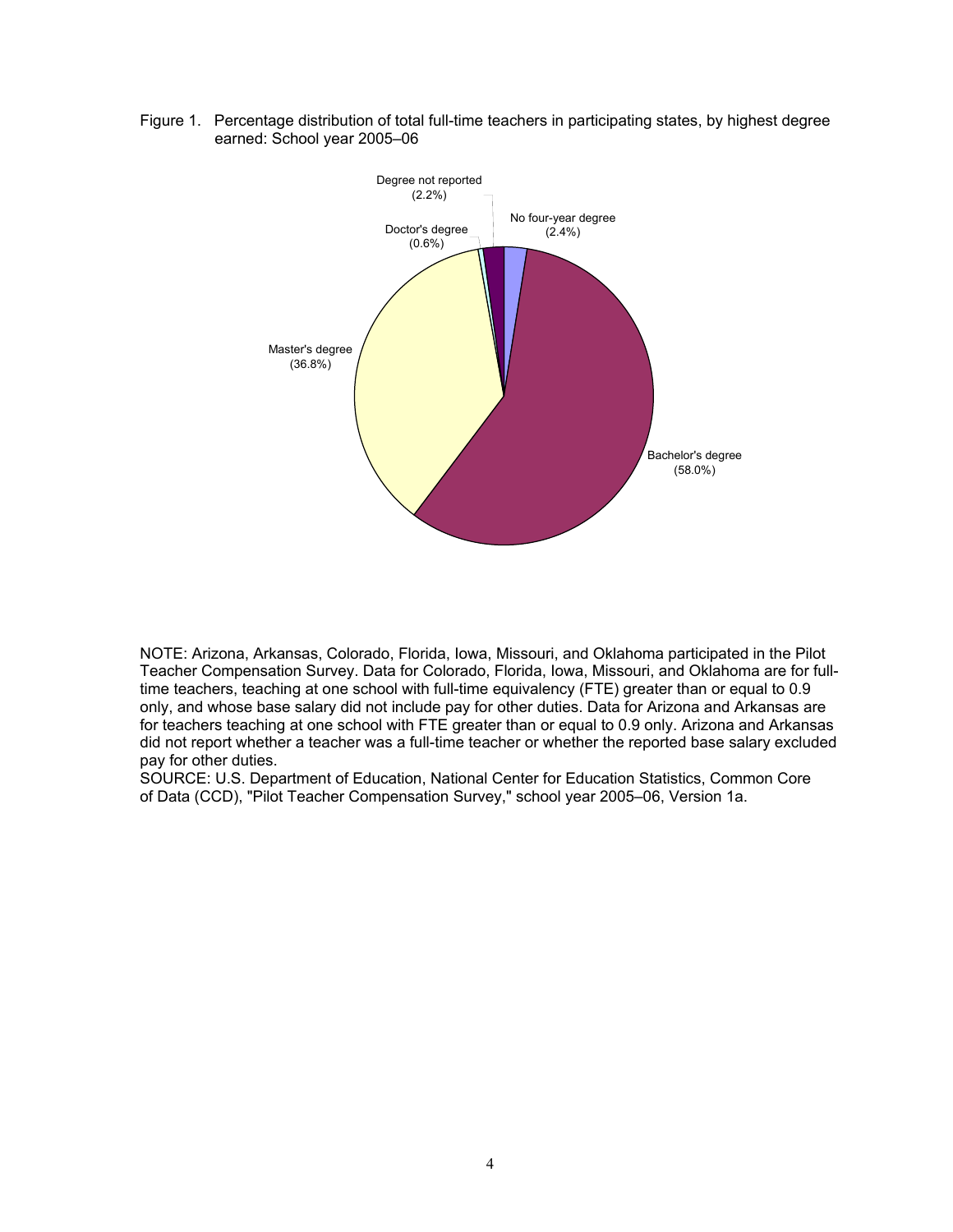



NOTE: Only the listed seven states participated in the Pilot Teacher Compensation Survey. Data for Colorado, Florida, Iowa, Missouri, and Oklahoma are for full-time teachers, teaching at one school with full-time equivalency (FTE) greater than or equal to 0.9 only, and whose base salary did not include pay for other duties. Data for Arizona and Arkansas are for teachers teaching at one school with FTE greater than or equal to 0.9 only. Arizona and Arkansas did not report whether a teacher was a full-time teacher or whether the reported base salary excluded pay for other duties. Base salary is defined as the negotiated annual salary for teaching duties, excluding bonuses and extra pay for extra duties.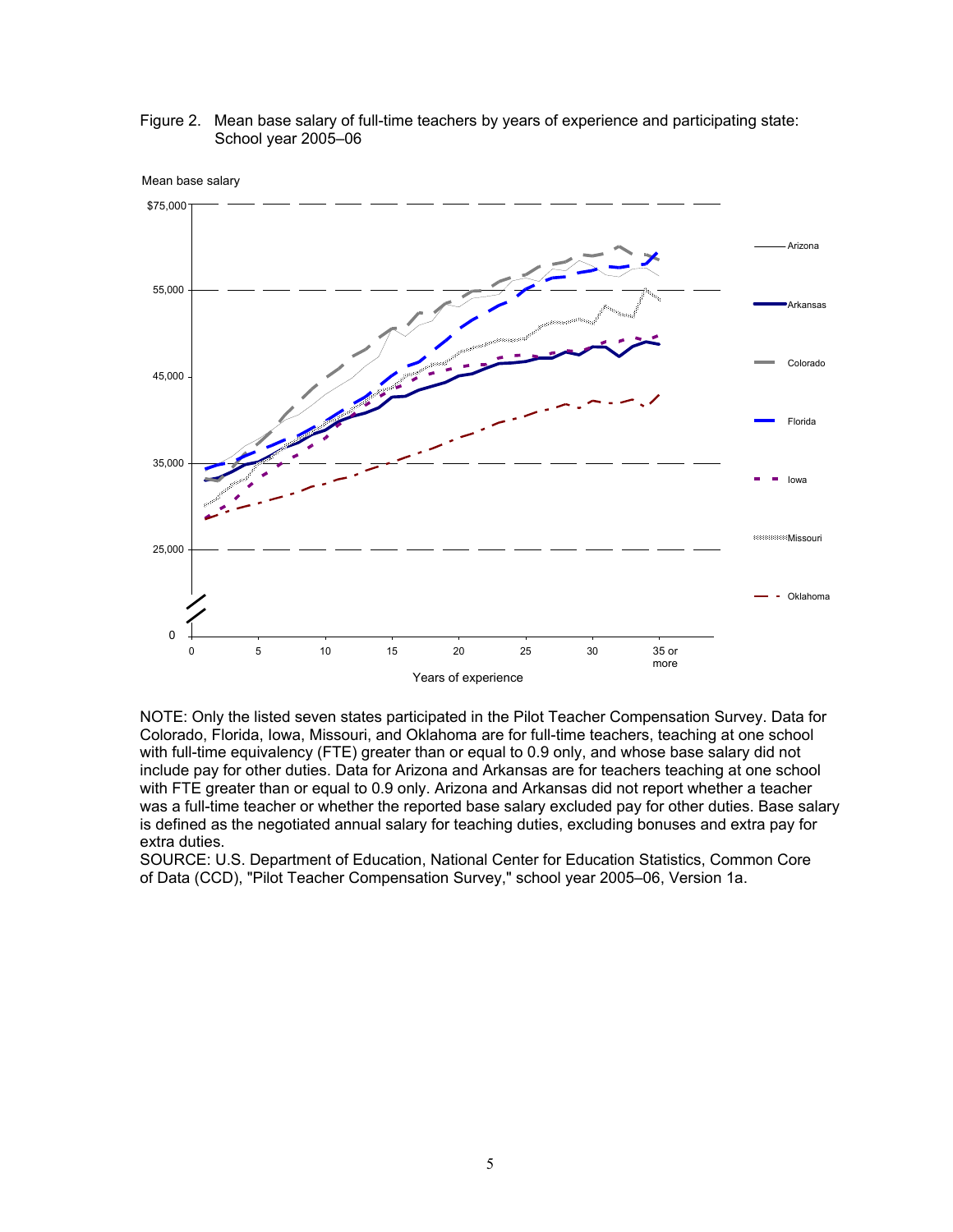



NOTE: Arizona, Arkansas, Colorado, Florida, Iowa, Missouri, and Oklahoma participated in the Pilot Teacher Compensation Survey. Data on age for Arizona and Missouri were not available. Data for Colorado, Florida, Iowa, and Oklahoma are for full-time teachers, teaching at one school with full-time equivalency (FTE) greater than or equal to 0.9 only, and whose base salary did not include pay for other duties. Data for Arkansas are for teachers teaching at one school with FTE greater than or equal to 0.9 only. Arizona and Arkansas did not report whether a teacher was a full-time teacher or whether the reported base salary excluded pay for other duties.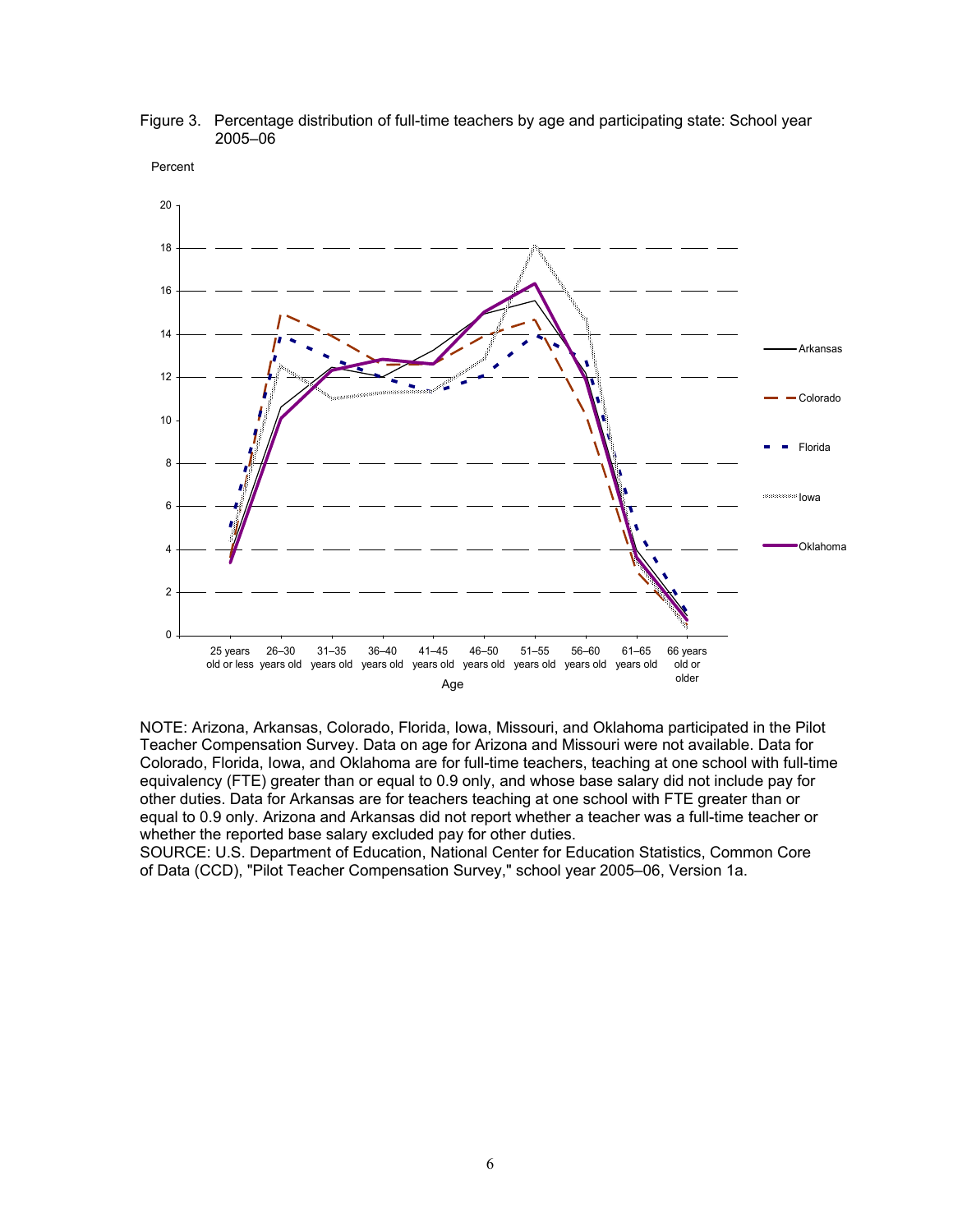|               |                    | Median years |        | Median number    |             |             |
|---------------|--------------------|--------------|--------|------------------|-------------|-------------|
| Participating | Total number of    | of teaching  | Median | of days in       | Median      | Mean        |
| state         | full-time teachers | experience   | age    | teacher contract | base salary | base salary |
| Arizona       | 49,385             | 8            |        |                  | \$40,296    | \$42,772    |
| Arkansas      | 28,633             | 13           | 45     | 190              | 39,969      | 40,981      |
| Colorado      | 41,431             | 9            | 43     | 184              | 42,676      | 44,777      |
| Florida       | 137,405            | 10           | 43     | 196              | 38,014      | 41,740      |
| lowa          | 28,054             | 15           | 45     | 191              | 40,935      | 41,145      |
| Missouri      | 59.991             | 10           |        | 183              | 37,802      | 40,602      |
| Oklahoma      | 36,476             | 12           | 45     | 180              | 33,516      | 34,631      |

Table 1. Total number of full-time teachers and median years of teaching experience, age, contract days, and base salary, and mean base salary, by participating state: School year 2005–06

— Not available.

SOURCE: U.S. Department of Education, National Center for Education Statistics, Common Core of Data (CCD), "Pilot Teacher Compensation Survey," school year 2005–06, Version 1a. NOTE: How to read this table (medians): Using Arizona, years of teaching experience as an example, if all full-time teachers were listed by years of teaching experience, the teacher at the midpoint (median) would have 8 years of teaching experience. Only the listed seven states participated in the Pilot Teacher Compensation Survey. Data for Colorado, Florida, Iowa, Missouri, and Oklahoma are for full-time teachers, teaching at one school with full-time equivalency (FTE) greater than or equal to 0.9 only, and whose base salary did not include pay for other duties. Data for Arizona and Arkansas are for teachers teaching at one school with FTE greater than or equal to 0.9 only. Arizona and Arkansas did not report whether a teacher was a full-time teacher or whether the reported base salary excluded pay for other duties. Data are not adjusted for geographic cost differences. <sup>1</sup> Base salarv is defined as the negotiated annual salary for teaching duties, excluding bonuses and extra pay for extra duties.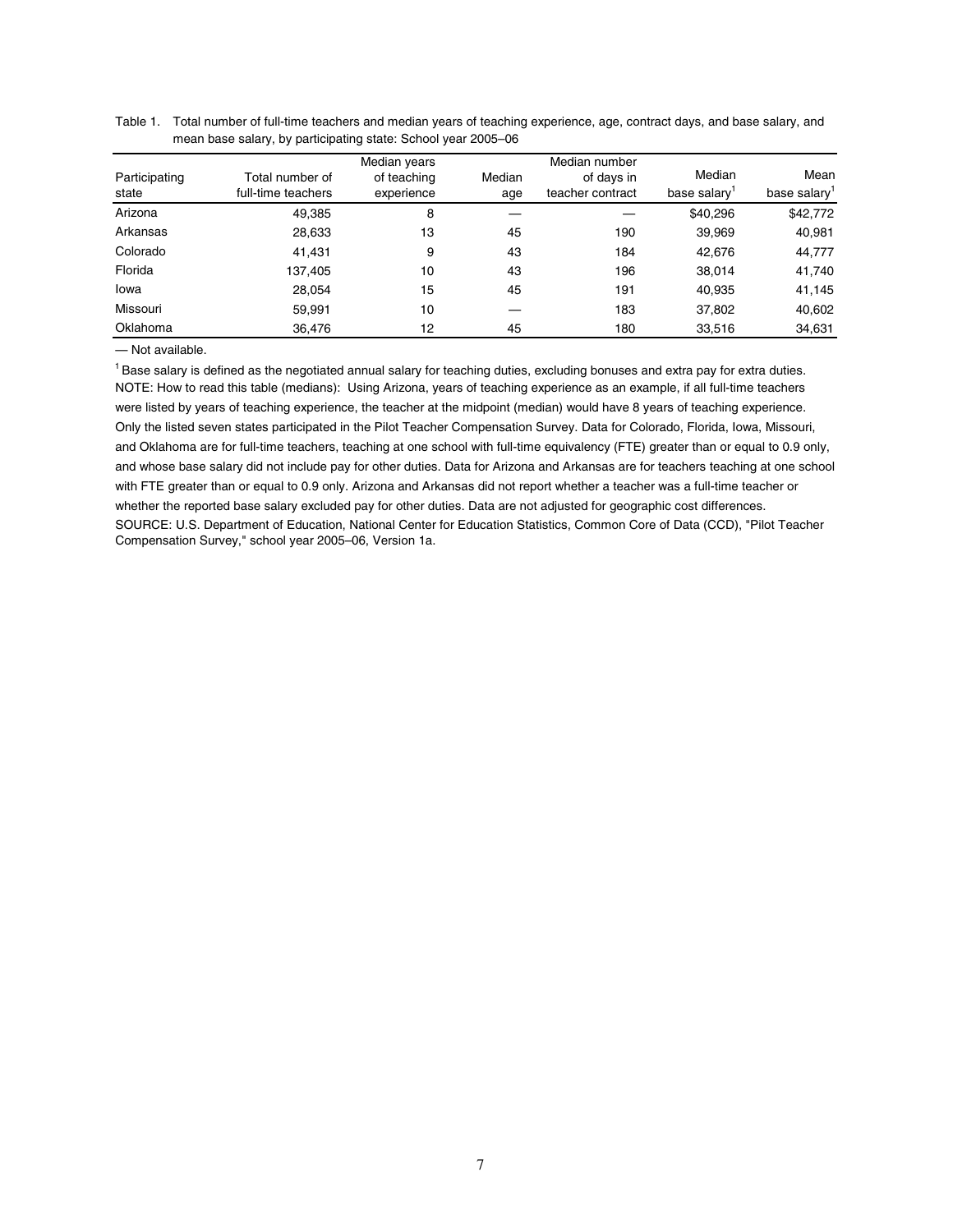| Participating | Median       |          |             | Median government expenditures on benefits |                        |
|---------------|--------------|----------|-------------|--------------------------------------------|------------------------|
| state         | total salary | Total    | Health $^2$ | Retirement                                 | All other <sup>3</sup> |
| Arizona       | \$40,296     |          |             |                                            |                        |
| Arkansas      | 42,500       |          |             | \$5,763                                    | \$3,283                |
| Colorado      |              |          |             |                                            |                        |
| Florida       | 40,600       | \$10,731 | \$4,647     | 3,183                                      | 3,529                  |
| lowa          | 41,449       |          |             |                                            |                        |
| Missouri      | 39,900       |          |             |                                            |                        |
| Oklahoma      | 34,973       |          |             | 3,773                                      |                        |

| Table 2. Median total salary and government expenditures for total benefits, health benefits, retirement benefits, and all other |
|----------------------------------------------------------------------------------------------------------------------------------|
| benefits, by participating state: School year 2005–06                                                                            |

— Not available.

‡ Reporting standards not met. Data were missing for more than 20 percent of teachers in the state.

 $1$  Total salary is defined as the total amount of money paid to the teacher for school year 2005–06.

 $^2$  Health benefits were missing 31.7 percent of full-time teachers in Arkansas and 25.4 percent of full-time teachers in Oklahoma.  $3$  All other benefits were missing 36.3 percent of full-time teachers in Oklahoma.

NOTE: How to read this table (medians): Using Arizona, median total salary as an example, if all full-time teachers were listed by total salary, the teacher at the midpoint (median) would have a total salary of \$40,296. Only the listed seven states participated in the Pilot Teacher Compensation Survey. Data for Colorado, Florida, Iowa, Missouri, and Oklahoma are for full-time teachers, teaching at one school with full-time equivalency (FTE) greater than or equal to 0.9 only, and whose base salary did not include pay for other duties. Data for Arizona and Arkansas are for teachers teaching at one school with FTE greater than or equal to 0.9 only. Arizona and Arkansas did not report whether a teacher was a full-time teacher or whether the reported base salary excluded pay for other duties. Data are not adjusted for geographic cost differences. Detail may not sum to totals because of rounding. SOURCE: U.S. Department of Education, National Center for Education Statistics, Common Core of Data (CCD), "Pilot Teacher Compensation Survey," school year 2005–06, Version 1a.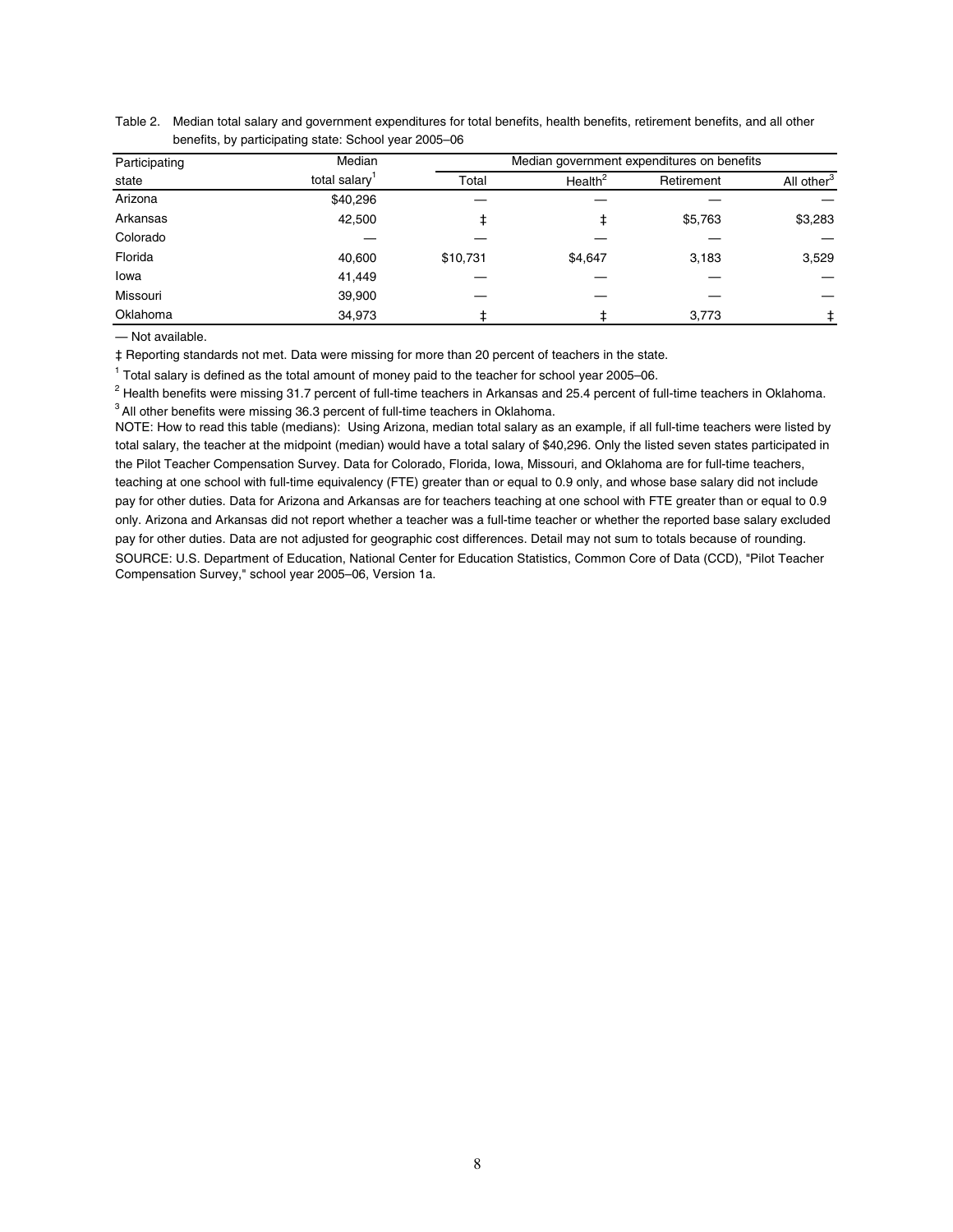Table 3. Number of full-time teachers, percentage distribution, and median base salary, by highest degree earned and participating state: School year 2005–06

| No four-year degree    |        |                            | Bachelor's degree        |        |                            | Master's degree          |        |                            | Doctor's degree          |        |                            | Degree not reported      |        |                            |                          |
|------------------------|--------|----------------------------|--------------------------|--------|----------------------------|--------------------------|--------|----------------------------|--------------------------|--------|----------------------------|--------------------------|--------|----------------------------|--------------------------|
| Participating<br>state | Number | Percentage<br>distribution | Median<br>base<br>salary | Number | Percentage<br>distribution | Median<br>base<br>salary | Number | Percentage<br>distribution | Median<br>base<br>salary | Number | Percentage<br>distribution | Median<br>base<br>salary | Number | Percentage<br>distribution | Median<br>base<br>salary |
| Arizona                | 0      | 0.0                        |                          | 26.955 | 54.6                       | \$36.917                 | 22.071 | 44.7                       | \$45,938                 | 359    | 0.7                        | \$51,257                 |        | 0.0                        |                          |
| Arkansas               | 14     | 0.1                        | \$33,325                 | 10.925 | 38.2                       | 38.614                   | 9,314  | 32.5                       | 44.339                   | 96     | 0.3                        | 52.706                   | 8,284  |                            | 28.9 \$36,109            |
| Colorado               | 169    | 0.4                        | 33.000                   | 21.364 | 51.6                       | 36.702                   | 19.465 | 47.0                       | 51.077                   | 393    | .0                         | 51,205                   | 40     | 0.1                        | 33,301                   |
| Florida                | 8,324  | 6.1                        | 34.792                   | 86.237 | 62.8                       | 35,800                   | 41,733 | 30.4                       | 44,496                   | 1.111  | 0.8                        | 50.314                   |        | 0.0                        |                          |
| Iowa                   | 34     | 0.1                        | 34.718                   | 20.152 | 71.8                       | 37.964                   | 7,818  | 27.9                       | 49.610                   | 50     | 0.2                        | 58,008                   |        | 0.0                        |                          |
| Missouri               | 428    | 0.7                        | 36.715                   | 29.506 | 49.2                       | 33.400                   | 29,779 | 49.6                       | 44.580                   | 262    | 0.4                        | 56.672                   | 16     | #                          | 34,000                   |
| Oklahoma               | 63     | 0.2                        | 29.575                   | 26.149 | 71.7                       | 32.118                   | 10.088 | 27.7                       | 38.150                   | 175    | 0.5                        | 38.618                   |        | #                          | 45,800                   |

† Not applicable.

# Rounds to zero.

<sup>1</sup> Base salary is defined as the negotiated annual salary for teaching duties, excluding bonuses and extra pay for extra duties.

NOTE: How to read this table (medians): Using Arizona, bachelor's degree as an example, if all full-time teachers with a bachelor's degree were listed by base salary, the teacher at the midpoint (median) would have a base salary of \$36,917. Only the listed seven states participated in the Pilot Teacher Compensation Survey. Data for Colorado, Florida, Iowa, Missouri, and Oklahoma are for full-time teachers, teaching at one school with full-time equivalency (FTE) greater than or equal to 0.9 only, and whose base salary did not include pay for other

 $\circ$ duties. Data for Arizona and Arkansas are for teachers teaching at one school with FTE greater than or equal to 0.9 only. Arizona and Arkansas did not report whether a teacher was a full-time teacher or whether the reported base salary excluded pay for other duties. Data are not adjusted for geographic cost differences. Detail may not sum to totals because of rounding.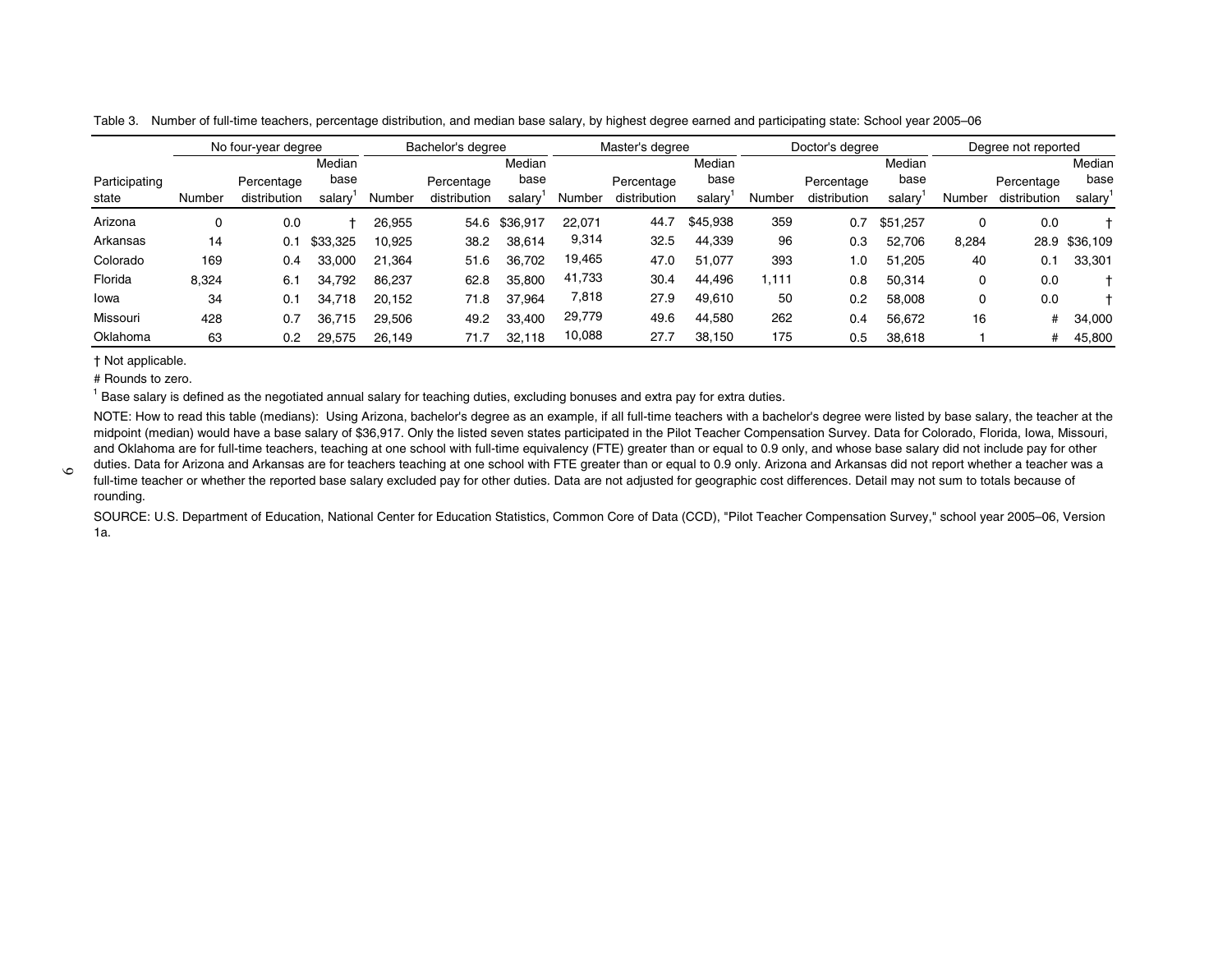|                        |        | Year                                   |                           |        | 2-5 years                              |                           |        | 6-10 years                             |                           |        | 11–20 vears                            |                           |        | $21 - 30$ years                        |                          |       | Over 30 years                          |                          |
|------------------------|--------|----------------------------------------|---------------------------|--------|----------------------------------------|---------------------------|--------|----------------------------------------|---------------------------|--------|----------------------------------------|---------------------------|--------|----------------------------------------|--------------------------|-------|----------------------------------------|--------------------------|
| Participating<br>state |        | Percent-<br>age<br>Number distribution | Median<br>base<br>salarv' |        | Percent-<br>age<br>Number distribution | Median<br>base<br>salary' |        | Percent-<br>age<br>Number distribution | Median<br>base<br>salary' |        | Percent-<br>age<br>Number distribution | Median<br>base<br>salary' |        | Percent-<br>age<br>Number distribution | Median<br>base<br>salary |       | Percent-<br>age<br>Number distribution | Median<br>base<br>salary |
| Arizona                | 5,393  |                                        | 10.9 \$33,933             | 13.019 |                                        | 26.4 \$35,824             | 11.955 |                                        | 24.2 \$39,849             | 12.570 |                                        | 25.5 \$47.549             | 5.494  |                                        | 11.1 \$56,631            | 950   |                                        | 1.9 \$58,000             |
| Arkansas               | 1.629  |                                        | 5.7 31,522                | 5,054  | 17.7                                   | 33.265                    | 5,432  | 19.0                                   | 36.804                    | 7.787  |                                        | 27.2 41.425               | 6.277  | 21.9                                   | 45.785                   | 2.454 |                                        | 8.6 47,751               |
| Colorado               | 3.190  |                                        | 7.7 32,608                | 9,780  |                                        | 23.6 34,348               | 9,406  | 22.7                                   | 41,067                    | 10.943 | 26.4                                   | 50,331                    | 6.541  | 15.8                                   | 57,952                   | 1.571 |                                        | 3.8 61,027               |
| Florida                | 11.389 | 8.3                                    | 33.940                    | 27.668 | 20.1                                   | 34,825                    | 23,235 | 16.9                                   | 37,205                    | 26.963 | 19.6                                   | 43.407                    | 19.653 | 14.3                                   | 54.249                   | 9.017 |                                        | 6.6 57,226               |
| Iowa                   | 1.232  |                                        | 4.4 27,864                | 4.410  | 15.7                                   | 30,872                    | 5,145  | 18.3                                   | 35,755                    | 7,214  | 25.7                                   | 42,968                    | 6.476  | 23.1                                   | 46,825                   | 3.577 | 12.8                                   | 48,753                   |
| Missouri               | 3,977  | 6.6                                    | 29.706                    | 12.866 |                                        | 21.5 32,280               | 13,768 | 23.0                                   | 36,644                    | 16.272 | 27.1                                   | 42.265                    | 10.569 | 17.6                                   | 48.053                   | 2,538 |                                        | 4.2 52,661               |
| Oklahoma               | 2.040  | 5.6                                    | 28,100                    | 6.109  |                                        | 16.8 29,500               | 8,277  | 22.7                                   | 31.400                    | 10.298 |                                        | 28.2 34,860               | 7,604  | 20.9                                   | 39,800                   | 2.148 | 5.9                                    | 41,900                   |

Table 4.—Number of full-time teachers, percentage distribution, and median base salary, by years of experience and participating state: School year 2005–06

 $1$  Base salary is defined as the negotiated annual salary for teaching duties, excluding bonuses and extra pay for extra duties.

NOTE: How to read this table (medians): Using Arizona, 1 year of experience as an example, if all full-time teachers with 1 year of experience were listed by base salary, the teacher at the midpoint (median) would have a base salary of \$33,933. Only the listed seven states participated in the Pilot Teacher Compensation Survey. Data for Colorado, Florida, Iowa, Missouri, and Oklahoma are for full-time teachers, teaching at one school with full-time equivalency (FTE) greater than or equal to 0.9 only, and whose base salary did not include pay for other duties. Data for Arizona and Arkansas are for teachers teaching at one school with FTE greater than or equal to 0.9 only. Arizona and Arkansas did not report whether a teacher was a full-time teacher or whether the reported base salary excluded pay for other duties. Data are not adjusted for geographic cost differences. Detail may not sum to totals because of rounding.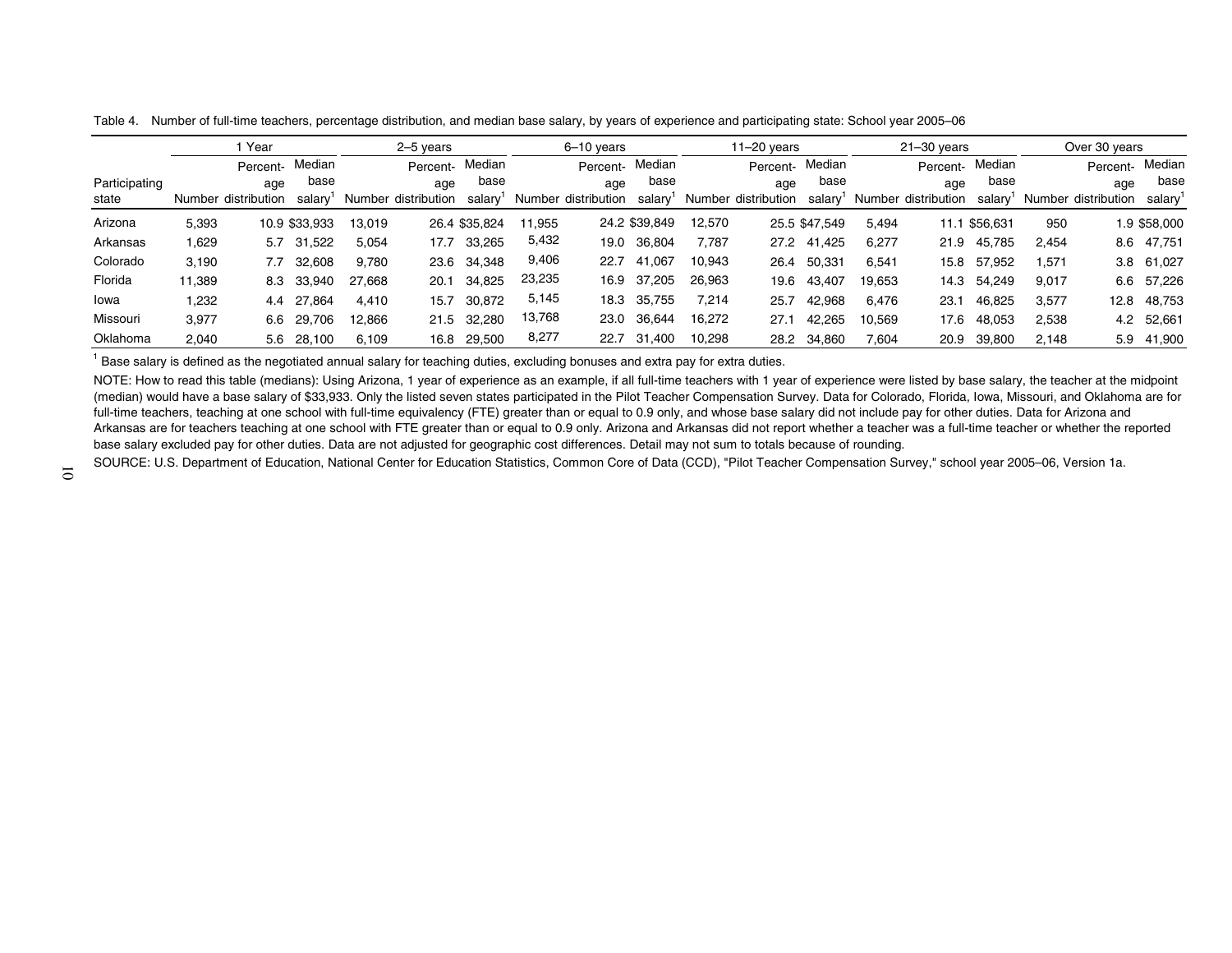|                        |        | 25 years old or less            |                          |        | 26-30 years old                 |                          |        | 31-35 years old                 |                          |        | 36-40 years old                 |                          |        | 41-45 years old                 |                          |  |
|------------------------|--------|---------------------------------|--------------------------|--------|---------------------------------|--------------------------|--------|---------------------------------|--------------------------|--------|---------------------------------|--------------------------|--------|---------------------------------|--------------------------|--|
| Participating<br>state | Number | Percent-<br>age<br>distribution | Median<br>base<br>salary | Number | Percent-<br>age<br>distribution | Median<br>base<br>salary | Number | Percent-<br>age<br>distribution | Median<br>base<br>salary | Number | Percent-<br>age<br>distribution | Median<br>base<br>salary | Number | Percent-<br>age<br>distribution | Median<br>base<br>salary |  |
| Arizona                |        |                                 |                          |        |                                 |                          |        |                                 |                          |        |                                 |                          |        |                                 |                          |  |
| Arkansas               | 982.   | 3.8                             | \$31.527                 | 3,039  | 10.6                            | \$33,650                 | 3,569  | 12.5                            | \$36,198                 | 3.442  | 12.0                            | \$38,148                 | 3.796  | 13.3                            | \$40,400                 |  |
| Colorado               | 494. ا | 3.6                             | 30.801                   | 6,208  | 15.0                            | 34,131                   | 5,767  | 13.9                            | 38,849                   | 5,212  | 12.6                            | 42,733                   | 5,228  | 12.6                            | 45,267                   |  |
| Florida                | 6,901  | 5.0                             | 33.088                   | 19.184 | 14.0                            | 34.068                   | 17.675 | 12.9                            | 35.355                   | 16,465 | 12.0                            | 36.867                   | 15.512 | 11.3                            | 38,700                   |  |
| Iowa                   | 1,237  | 4.4                             | 28,198                   | 3,524  | 12.6                            | 31,582                   | 3,082  | 11.0                            | 36,001                   | 3,167  | 11.3                            | 39,212                   | 3,181  | 11.3                            | 41,913                   |  |
| Missouri               |        |                                 |                          |        |                                 |                          |        |                                 |                          |        |                                 |                          |        |                                 |                          |  |
| Oklahoma               | .229   | 3.4                             | 28.375                   | 3.679  | 10.1                            | 29.478                   | 4.495  | 12.3                            | 30.908                   | 4.681  | 12.8                            | 32.350                   | 4.599  | 12.6                            | 33,732                   |  |

Table 5.—Number of full-time teachers, percentage distribution, and median base salary, by age and participating state: School year 2005–06

See notes at end of table.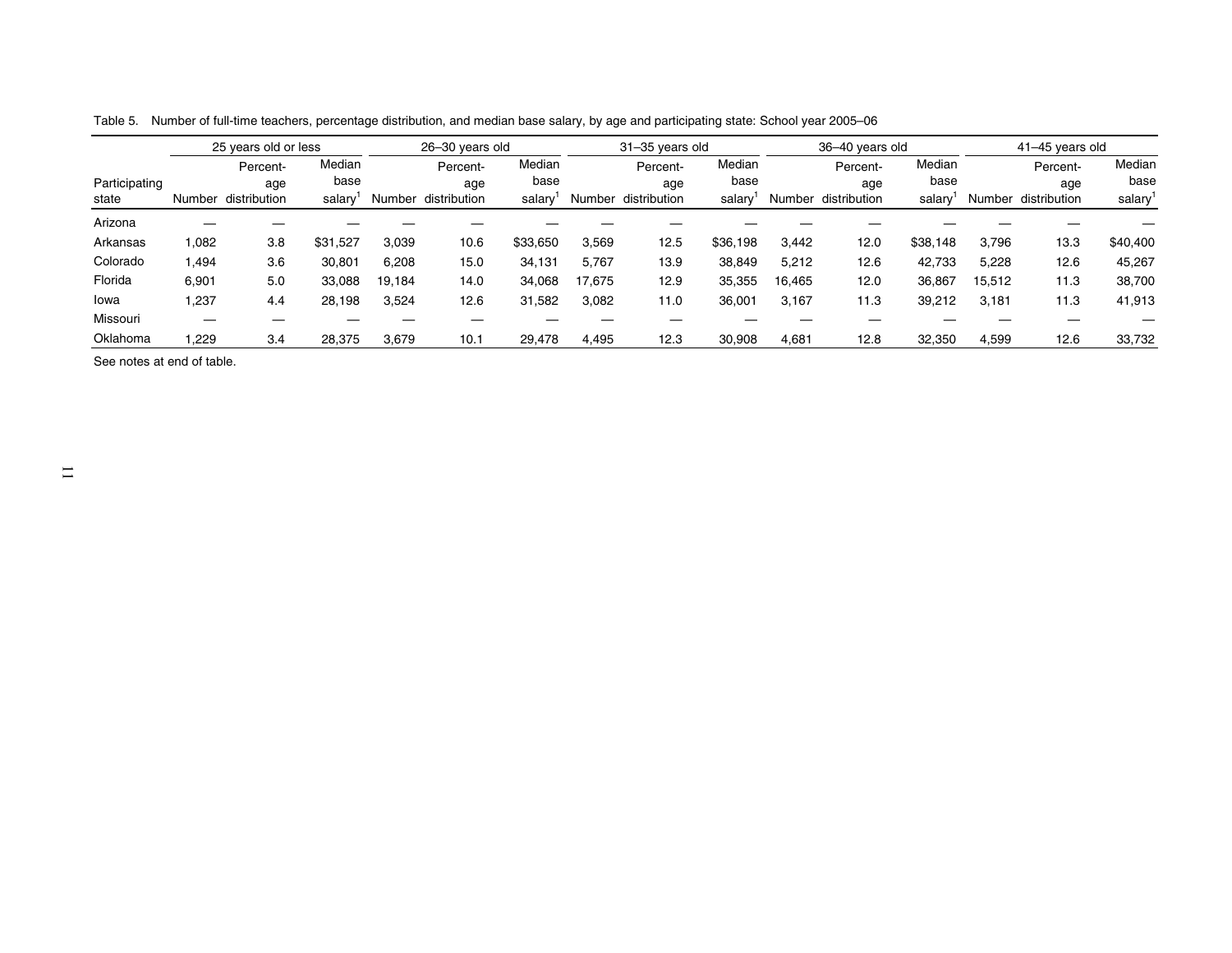| Table 5. Number of full-time teachers, percentage distribution, and median base salary, by age and participating state: School year 2005-06-Continued |  |  |  |
|-------------------------------------------------------------------------------------------------------------------------------------------------------|--|--|--|
|                                                                                                                                                       |  |  |  |

|               |        | 46-50 years old     |                |        | 51–55 years old     |                |        | 56-60 years old        |               |        | 61-65 years old     |                |       | 66 years old or older |                |        | Age not reported    |                     |
|---------------|--------|---------------------|----------------|--------|---------------------|----------------|--------|------------------------|---------------|--------|---------------------|----------------|-------|-----------------------|----------------|--------|---------------------|---------------------|
| Participating |        | Percent-<br>age     | Median<br>base |        | Percent-<br>age     | Median<br>base |        | Percent- Median<br>age | base          |        | Percent-<br>age     | Median<br>base |       | Percent-<br>age       | Median<br>base |        | Percent-<br>age     | Median<br>base      |
| state         |        | Number distribution | salarv'        |        | Number distribution | salary'        |        | Number distribution    | salary'       |        | Number distribution | salary         |       | Number distribution   | salarv'        |        | Number distribution | salary <sup>'</sup> |
| Arizona       |        |                     |                |        |                     |                |        |                        |               |        |                     |                |       |                       | —              | 49.385 |                     | 100.0 \$40,296      |
| Arkansas      | 4.279  |                     | 14.9 \$42.400  | 4,455  |                     | 15.6 \$43,977  | 3,493  |                        | 12.2 \$45.063 | 1.139  |                     | 4.0 \$46.268   | 262   |                       | 0.9 \$44,659   | 77     | 0.3                 | 32,500              |
| Colorado      | 5.764  | 13.9                | 48,461         | 6,081  | 14.7                | 52,310         | 4,250  | 10.3                   | 54,163        | 231. ا | 3.0 <sub>1</sub>    | 54,184         | 196   |                       | 0.5 52,074     | 0      | 0.0                 |                     |
| Florida       | 16.592 | 12.1                | 42,004         | 19,203 | 14.0                | 48,465         | 17,589 | 12.8                   | 52,570        | 6,852  | 5.0                 | 53,619         | 1.421 |                       | 1.0 53,795     | 11     |                     | # 33,999            |
| Iowa          | 3,616  | 12.9                | 43,838         | 5,071  | 18.1                | 45,932         | 4.121  | 14.7                   | 46,934        | 947    |                     | 3.4 47,276     | 108   | 0.4                   | 48,076         | 0      | 0.0                 |                     |
| Missouri      |        |                     |                |        |                     |                |        |                        |               |        |                     |                |       |                       | —              | 59,991 | 100.0               | 37,802              |
| Oklahoma      | 5.483  | 15.0                | 36.035         | 5,967  | 16.4                | 38,300         | 4.334  | 11.9                   | 38.748        | .326   | 3.6                 | 39.500         | 257   | 0.7                   | 39.075         | 426    | 1.2                 | 30.858              |

— Not available.

† Not applicable.

# Rounds to zero.

<sup>1</sup> Base salary is defined as the negotiated annual salary for teaching duties, excluding bonuses and extra pay for extra duties.

NOTE: How to read this table (medians): Using Arkansas, 25 years old or less as an example, if all full-time teachers 25 years old or less were listed by base salary, the teacher at the midpoint (median) would have a base salary of \$31,527. Only the listed seven states participated in the Pilot Teacher Compensation Survey. Data for Colorado, Florida, Iowa, Missouri, and Oklahoma are for full-time teachers, teaching at one school with full-time equivalency (FTE) greater than or equal to 0.9 only, and whose base salary did not include pay for other duties. Data for Arizona and

Arkansas are for teachers teaching at one school with FTE greater than or equal to 0.9 only. Arizona and Arkansas did not report whether a teacher was a full-time teacher or whether the reported base salary excluded pay for other duties. Data are not adjusted for geographic cost differences. Detail may not sum to totals because of rounding. 12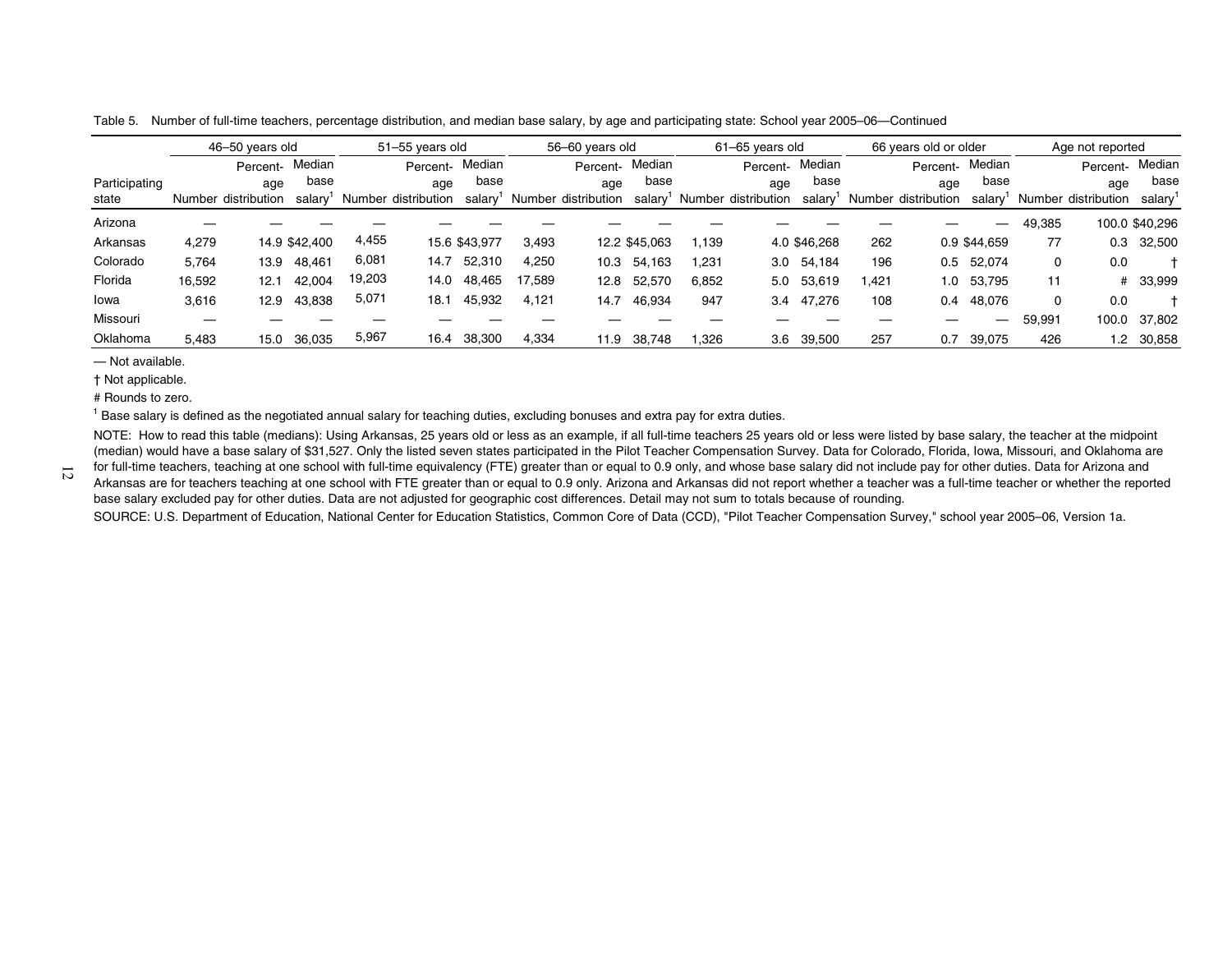|  |  |  | Table 6. Number of full-time teachers, percentage distribution, and median base salary, by race/ethnicity and participating state: School year 2005-06 |
|--|--|--|--------------------------------------------------------------------------------------------------------------------------------------------------------|
|  |  |  |                                                                                                                                                        |

|                        | American Indian/Alaska native |                            |                          | Asian/Pacific Islander |                            |                          | Hispanic |                            |                          | Black, non-Hispanic |                            |                          | White, non-Hispanic |                            |                          |
|------------------------|-------------------------------|----------------------------|--------------------------|------------------------|----------------------------|--------------------------|----------|----------------------------|--------------------------|---------------------|----------------------------|--------------------------|---------------------|----------------------------|--------------------------|
| Participating<br>state | Number                        | Percentage<br>distribution | Median<br>base<br>salary | Number                 | Percentage<br>distribution | Median<br>base<br>salary | Number   | Percentage<br>distribution | Median<br>base<br>salary | Number              | Percentage<br>distribution | Median<br>base<br>salary | Number              | Percentage<br>distribution | Median<br>base<br>salary |
| Arizona                | 1,132                         | 2.3                        | \$38.159                 | 545                    | Ι.                         | \$39.379                 | 5,636    | 11.4                       | \$38,844                 | 1,041               | 2.1                        | \$40,406                 | 41,031              | 83.7                       | \$40,654                 |
| Arkansas               | 177                           | 0.6                        | 41,288                   | 56                     | 0.2                        | 39,922                   | 103      | 0.4                        | 40.263                   | 2,719               | 9.5                        | 42,183                   | 25,578              | 89.3                       | 39,738                   |
| Colorado               | 193                           | 0.5                        | 43.143                   | 415                    | 1.0                        | .480<br>41               | 2,821    | 6.8                        | 41.750                   | 663                 | .6                         | 43.940                   | 37.339              | 90.1                       | 42,754                   |
| Florida                | 382                           | 0.3                        | 38,952                   | 1.241                  | 0.9                        | 35.623                   | 14,000   | 10.2                       | 37,205                   | 19,811              | 14.4                       | 37.936                   | 101.971             | 74.2                       | 38,200                   |
| lowa                   | 67                            | 0.2                        | 39.927                   | 100                    | 0.4                        | 38.826                   | 157      | 0.6                        | 39,940                   | 217                 | 0.8                        | 39.695                   | 27.513              | 98.1                       | 40,971                   |
| Missouri               | 82                            | 0.1                        | 34.290                   | 181                    | 0.3                        | 39,258                   | 305      | 0.5                        | 38,355                   | 4,231               | 7.1                        | 44.485                   | 55,191              | 92.0                       | 37,381                   |
| Oklahoma               | .477                          | 4.1                        | 32,457                   | 142                    | 0.4                        | 31.817                   | 295      | 0.8                        | 31.407                   | <b>289.</b>         | 3.5                        | 36,568                   | 33.273              | 91.2                       | 33,510                   |

<sup>1</sup> Base salary is defined as the negotiated annual salary for teaching duties, excluding bonuses and extra pay for extra duties.

NOTE: How to read this table (medians): Using Arizona, American Indian/Alaska Native as an example, if all American Indian/Alaska Native full-time teachers were listed by base salary, the teacher at the midpoint (median) would have a base salary of \$38,159. Only the listed seven states participated in the Pilot Teacher Compensation Survey. Data for Colorado, Florida, Iowa, Missouri, and Oklahoma are for full-time teachers, teaching at one school with full-time equivalency (FTE) greater than or equal to 0.9 only, and whose base salary did not include pay for other duties. Data for Arizona and Arkansas are for teachers teaching at one school with FTE greater than or equal to 0.9 only. Arizona and Arkansas did not report whether a teacher was a full-time teacher or whether the reported base salary excluded pay for other duties. Data are not adjusted for geographic cost differences. Detail may not sum to totals because of rounding.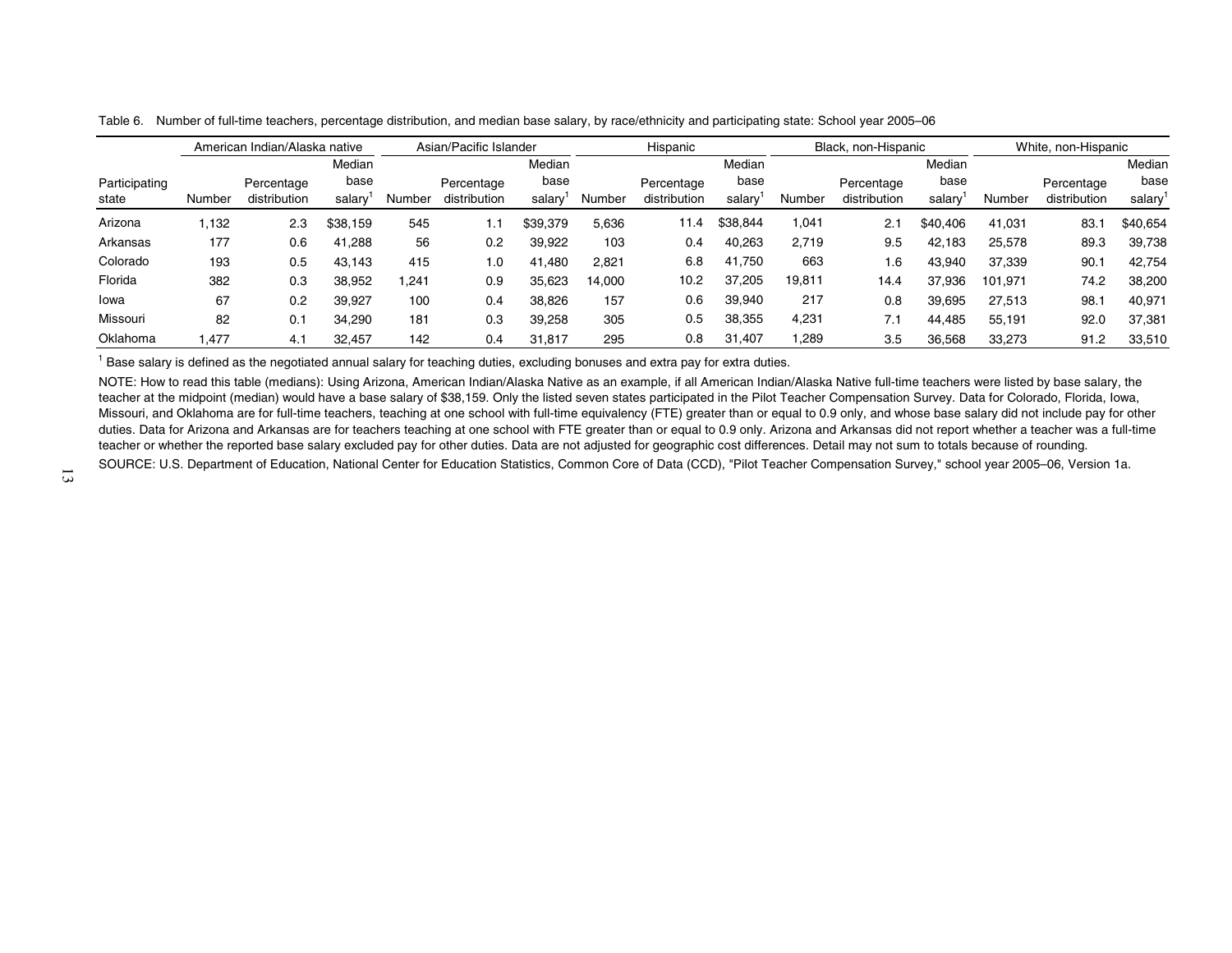|                        |        | Male                       |                       |         | Female                     |                        |  |  |  |
|------------------------|--------|----------------------------|-----------------------|---------|----------------------------|------------------------|--|--|--|
| Participating<br>state | Number | Percentage<br>distribution | Median<br>base salary | Number  | Percentage<br>distribution | Median<br>base salary' |  |  |  |
| Arizona                | 11,967 | 24.2                       | \$41,027              | 37,418  | 75.8                       | \$40,000               |  |  |  |
| Arkansas               | 5,300  | 18.5                       | 39,631                | 23,333  | 81.5                       | 40,021                 |  |  |  |
| Colorado               | 11.216 | 27.1                       | 42,913                | 30.215  | 72.9                       | 42,577                 |  |  |  |
| Florida                | 29,307 | 21.3                       | 38,490                | 108,098 | 78.7                       | 37,936                 |  |  |  |
| lowa                   | 5.144  | 18.3                       | 41,641                | 22.910  | 81.7                       | 40,754                 |  |  |  |
| Missouri               | 12,363 | 20.6                       | 37.915                | 47,627  | 79.4                       | 37,790                 |  |  |  |
| Oklahoma               | 7.457  | 20.4                       | 33.722                | 29,019  | 79.6                       | 33,460                 |  |  |  |

Table 7.—Number of full-time teachers, percent distribution, and median base salary, by gender and participating state: School vear 2005–06

NOTE: How to read this table (medians): Using Arizona, males as an example, if all male full-time teachers were listed by base salary, the teacher at the midpoint (median) would have a base salary of \$41,027. Only the listed seven states participated in the Pilot Teacher Compensation Survey. Data for Colorado, Florida, Iowa, Missouri, and Oklahoma are for full-time teachers, teaching at one school with full-time equivalency (FTE) greater than or equal to 0.9 only, and whose base salary did not include pay for other duties. Data for Arizona and Arkansas are for teachers teaching at one school with FTE greater than or equal to 0.9 only. Arizona and Arkansas did not report whether a teacher was a full-time teacher or whether the reported base salary excluded pay for other duties. Data are not adjusted for geographic cost differences. Detail may not sum to totals because of rounding. SOURCE: U.S. Department of Education, National Center for Education Statistics, Common Core of Data (CCD), "Pilot Teacher Compensation Survey," school year 2005–06, Version 1a.  $1$  Base salary is defined as the negotiated annual salary for teaching duties, excluding bonuses and extra pay for extra duties.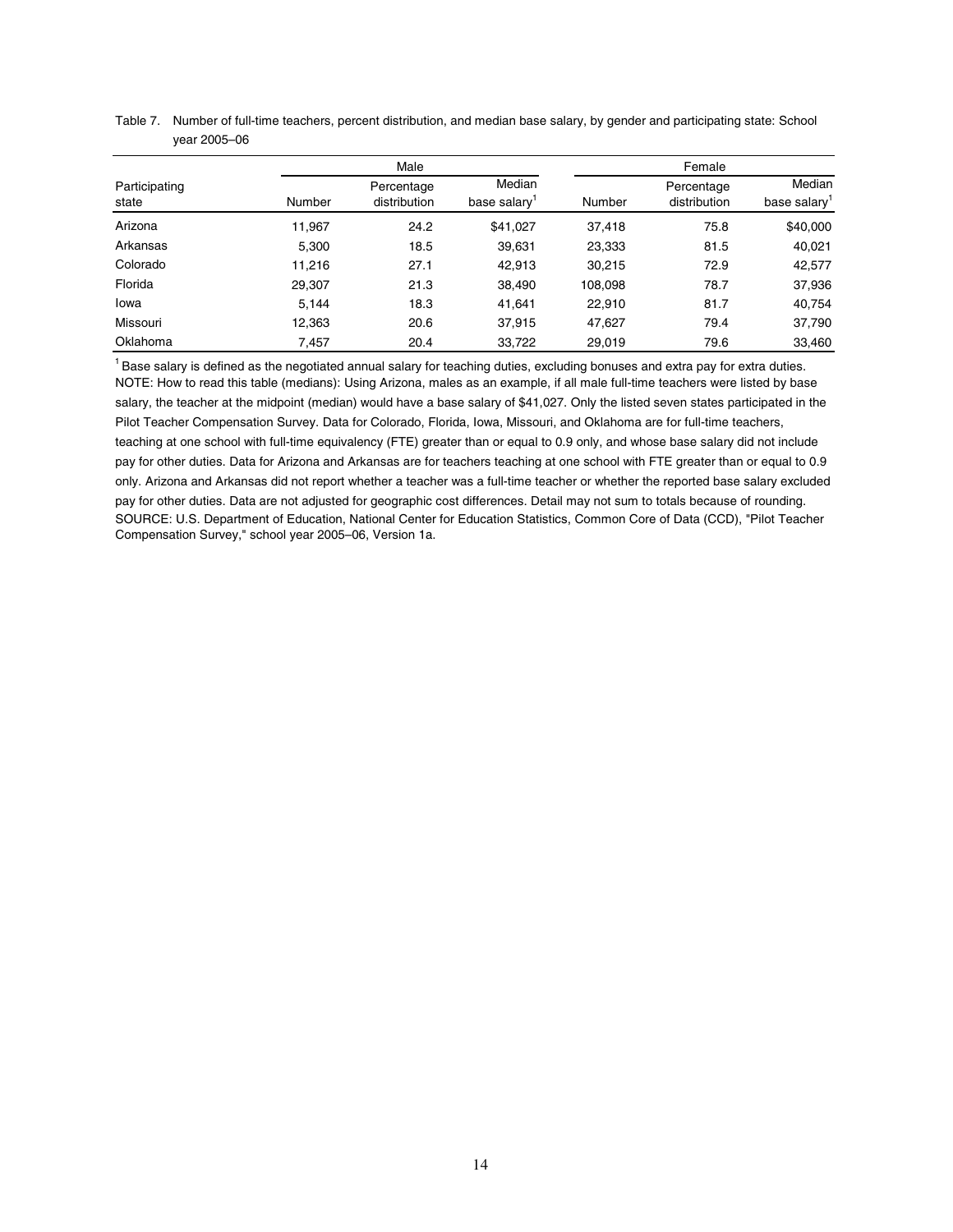| Table 8. Number of full-time teachers, base salary at the $5th$ , median, and $95th$ percentile cutpoints, and federal range ratio, by |
|----------------------------------------------------------------------------------------------------------------------------------------|
| educational attainment, years of experience, and participating state: School year 2005–06                                              |

| Educational attainment, years of experience, | Number of |                  | Federal               |                                |                          |
|----------------------------------------------|-----------|------------------|-----------------------|--------------------------------|--------------------------|
| and participating state                      | teachers  | $5th$ percentile | Base salary<br>Median | $95^{\text{th}}$<br>percentile | range ratio <sup>2</sup> |
| Teachers with bachelor's degree as highest   |           |                  |                       |                                |                          |
| degree and 1 year of experience              |           |                  |                       |                                |                          |
| Arizona                                      | 4,244     | \$28,007         | \$33,450              | \$37,750                       | 0.3                      |
| Arkansas                                     | 594       | 28,000           | 31,134                | 37,450                         | 0.3                      |
| Colorado                                     | 2,394     | 26,400           | 31,398                | 40,493                         | 0.5                      |
| Florida                                      | 8,440     | 29,970           | 33,940                | 40,872                         | 0.4                      |
| lowa                                         | 1,139     | 24,617           | 27,495                | 33,426                         | 0.4                      |
| Missouri                                     | 3,432     | 23,400           | 29,283                | 35,417                         | 0.5                      |
| Oklahoma                                     | 1,878     | 26,366           | 28,000                | 30,392                         | 0.2                      |
| Teachers with bachelor's degree as highest   |           |                  |                       |                                |                          |
| degree and 10 years of experience            |           |                  |                       |                                |                          |
| Arizona                                      | 884       | 32,010           | 40,338                | 51,760                         | 0.6                      |
| Arkansas                                     | 405       | 32,500           | 37,500                | 45,969                         | 0.4                      |
| Colorado                                     | 711       | 30,193           | 40,999                | 51,542                         | 0.7                      |
| Florida                                      | 2,107     | 34,319           | 38,089                | 46,727                         | 0.4                      |
| lowa                                         | 715       | 30,328           | 36,759                | 43,618                         | 0.4                      |
| Missouri                                     | 948       | 27,850           | 35,050                | 46,715                         | 0.7                      |
| Oklahoma                                     | 997       | 29,760           | 31,861                | 34,832                         | 0.2                      |
| Teachers with master's degree as highest     |           |                  |                       |                                |                          |
| degree and 10 years of experience            |           |                  |                       |                                |                          |
| Arizona                                      | 1,087     | 35,500           | 44,215                | 54,816                         | 0.5                      |
| Arkansas                                     | 287       | 36,800           | 40,676                | 49,284                         | 0.3                      |
| Colorado                                     | 782       | 36,360           | 48,921                | 58,514                         | 0.6                      |
| Florida                                      | 1,259     | 36,627           | 40,350                | 53,663                         | 0.5                      |
| lowa                                         | 185       | 34,276           | 41,665                | 47,903                         | 0.4                      |
| Missouri                                     | 1,329     | 31,075           | 42,440                | 54,110                         | 0.7                      |
| Oklahoma                                     | 280       | 30,950           | 33,268                | 37,308                         | 0.2                      |
| Teachers with bachelor's degree as highest   |           |                  |                       |                                |                          |
| degree and 20 years of experience            |           |                  |                       |                                |                          |
| Arizona                                      | 288       | 37,799           | 49,818                | 64,045                         | 0.7                      |
| Arkansas                                     | 274       | 36,650           | 42,761                | 53,189                         | 0.5                      |
| Colorado                                     | 289       | 33,878           | 49,098                | 60,974                         | 0.8                      |
| Florida                                      | 1,239     | 40,450           | 48,644                | 60,463                         | 0.5                      |
| lowa                                         | 417       | 35,718           | 43,826                | 51,484                         | 0.4                      |
| Missouri                                     | 419       | 30,366           | 37,875                | 52,395                         | 0.7                      |
| Oklahoma                                     | 417       | 33,713           | 36,879                | 41,574                         | 0.2                      |
| Teachers with master's degree as highest     |           |                  |                       |                                |                          |
| degree and 20 years of experience            |           |                  |                       |                                |                          |
| Arizona                                      | 505       | 42,793           | 54,950                | 66,749                         | 0.6                      |
| Arkansas                                     | 280       | 40,398           | 46,089                | 59,333                         | 0.5                      |
| Colorado                                     | 494       | 41,410           | 58,258                | 68,899                         | 0.7                      |
| Florida                                      | 876       | 43,514           | 52,433                | 65,226                         | 0.5                      |
| lowa                                         | 211       | 39,432           | 51,174                | 57,327                         | 0.5                      |
| Missouri                                     | 864       | 34,450           | 51,228                | 72,598                         | 1.1                      |
| Oklahoma                                     | 272       | 35,170           | 38,770                | 44,300                         | 0.3                      |

<sup>1</sup> Base salary is defined as the negotiated annual salary for teaching duties, excluding bonuses and extra pay for extra duties.

 $^2$ The federal range ratio indicates the difference between the base salary of the state at the 95th percentile and the state at the 5th percentile divided by the base salary for the state at the 5th percentile.

NOTE: How to read this table: Using teachers with bachelor's degree as highest degree and 1 year of experience, Arizona as an example, this table shows that 5 percent of teachers with a bachelor's degree and 1 year of experience have a base salary of \$28,007 or less. If all teachers with a bachelor's degree and 1 year of experience were listed by size of base salary, the teacher at the midpoint (median) would have a salary of \$33,450. Five percent of teachers with a bachelor's degree and 1 year of experience have a base salary of \$37,750 or more. The federal range ratio shows that the magnitude of the difference between base salaries at the  $5<sup>th</sup>$  percentile and the  $95<sup>th</sup>$  percentile is 0.4, or approximately 40 percent. Only the listed seven states participated in the Pilot Teacher Compensation Survey. Data for Colorado, Florida, Iowa, Missouri, and Oklahoma are for full-time teachers, teaching at one school with full-time equivalency (FTE) greater than or equal to 0.9 only, and whose base salary did not include pay for other duties. Data for Arizona and Arkansas are for teachers teaching at one school with FTE greater than or equal to 0.9 only.

Arizona and Arkansas did not report whether a teacher was a full-time teacher or whether the reported base salary excluded pay for other duties. Data are not adjusted for geographic cost differences. Teachers with a doctor's degree are excluded because they make up less than 1 percent of all teachers.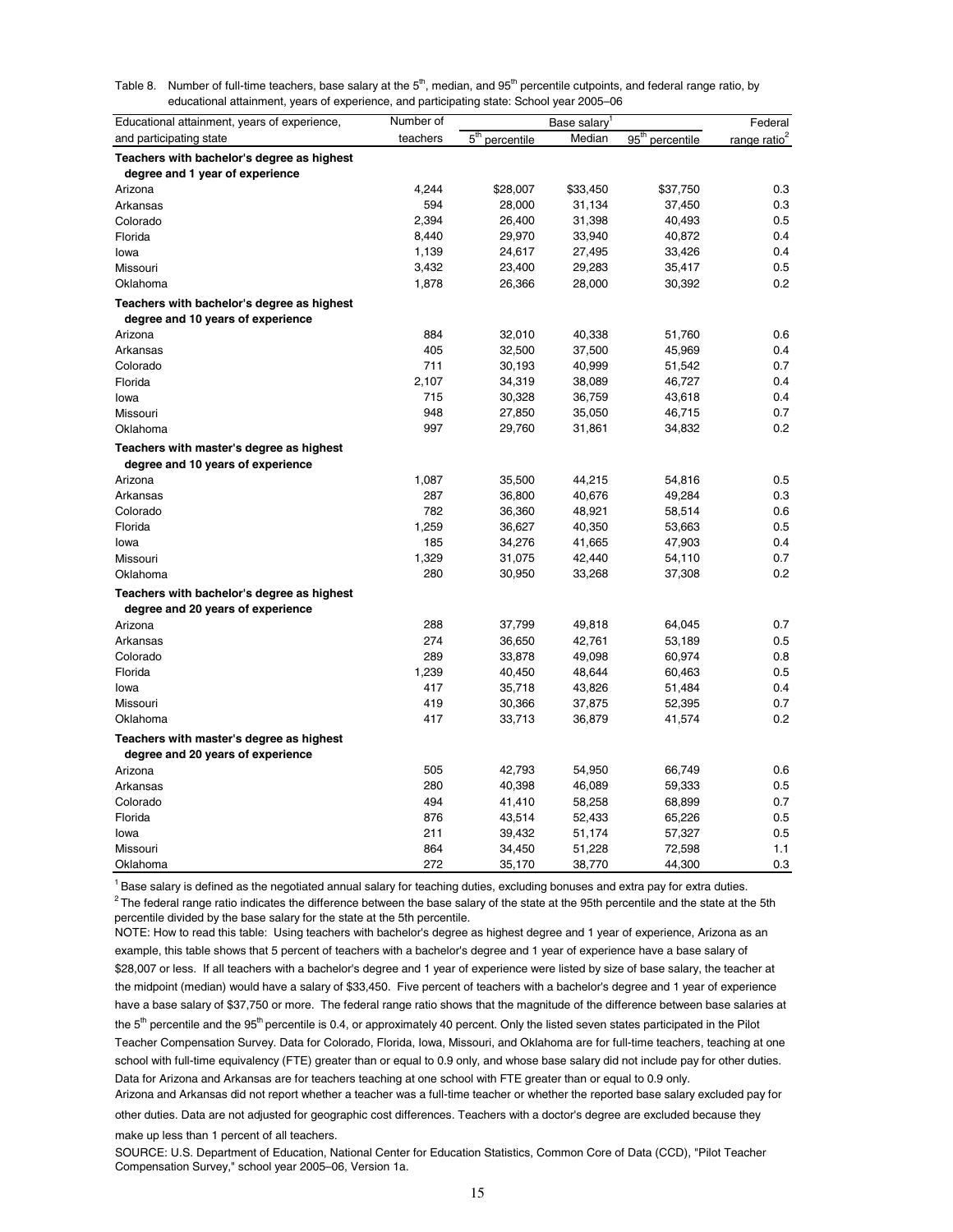### **Appendix A: Methodology and Technical Notes**

*Common Core of Data survey system.* The State Nonfiscal Survey of Public Elementary/Secondary Education, the Local Education Agency Universe Survey, and the Public Elementary/Secondary School Universe Survey are the nonfiscal components of the Common Core of Data (CCD) survey system, while the School District Finance Survey and the National Public Education Financial Survey (NPEFS) are the fiscal components. School finance data are reported annually by state education agencies (SEAs) through the efforts of state CCD coordinators. Participation in the CCD is voluntary. The Teacher Compensation Survey (TCS) is also a part of the CCD survey system. The survey will be considered a research and development effort until more than 45 states are participating in the collection.

Data for the TCS are collected from SEAs through an online reporting system. They are then processed, edited, and verified by the U.S. Census Bureau, the National Center for Education Statistics (NCES), and the Education Statistics Services Institute (ESSI) of the American Institutes for Research (AIR). The school year 2005–06 pilot TCS collection opened on May 23, 2007 and closed on September 4, 2007. Arizona, Arkansas, Colorado, Florida, Iowa, Missouri, and Oklahoma reported data in the school year 2005–06 Pilot Teacher Compensation Survey.

The pilot TCS collects a limited amount of data on each public school teacher in the participating states. The data in this report are based on all full-time teachers (full-time equivalency, or FTE, greater than or equal to 0.9), who teach at one school only, and whose base salaries are for teaching duties only. Teachers who teach at regular schools, charter schools, special education schools, vocational education schools, or other types of schools are included. Arizona and Arkansas did not report whether individual base salaries included work in addition to teaching. Records for these two states were included if their FTE were greater than or equal to 0.9 and base salaries were greater than zero. The TCS universe file contains 509,225 records representing 497,927 teachers. The total number of records meeting the requirements for inclusion in this report was 381,375.

*Data quality*. Staff at NCES, the U.S. Census Bureau, and ESSI collaborate to edit all CCD data submissions and ask state CCD coordinators to correct or confirm any numbers that appear out of range when compared with other data. If no explanation for anomalous data is provided by the state, NCES may change the data value to missing.

*Missing data and data editing.* Not all states collect and report all of the data items requested in the pilot TCS. NCES has not performed any imputations for missing data on the pilot TCS, with the exception of missing FTE data in certain circumstances. If FTE was reported as missing, a value of 1.0 was imputed for records where the teacher status indicator showed the teacher to be a full-time teacher in one school only and the teacher's base salary was larger than the  $10<sup>th</sup>$ percentile of the base salaries of all teachers with the number of years of experience in the state. Other edits to the data included editing the years of experience data in Arkansas, Colorado, Iowa, and Oklahoma so that teaching experience would be counted as of the end of the 2005-06 school year. This was accomplished by adding one to the years of experience in those four states. Another edit was to adjust total salary to equal base salary for those records in which total salary was less than base salary. Teachers who served in more than one school had a record for each school where they taught, and the FTE value reflected the amount of time the teacher worked at that school. These teachers were not included in the analysis. Only data for full-time teachers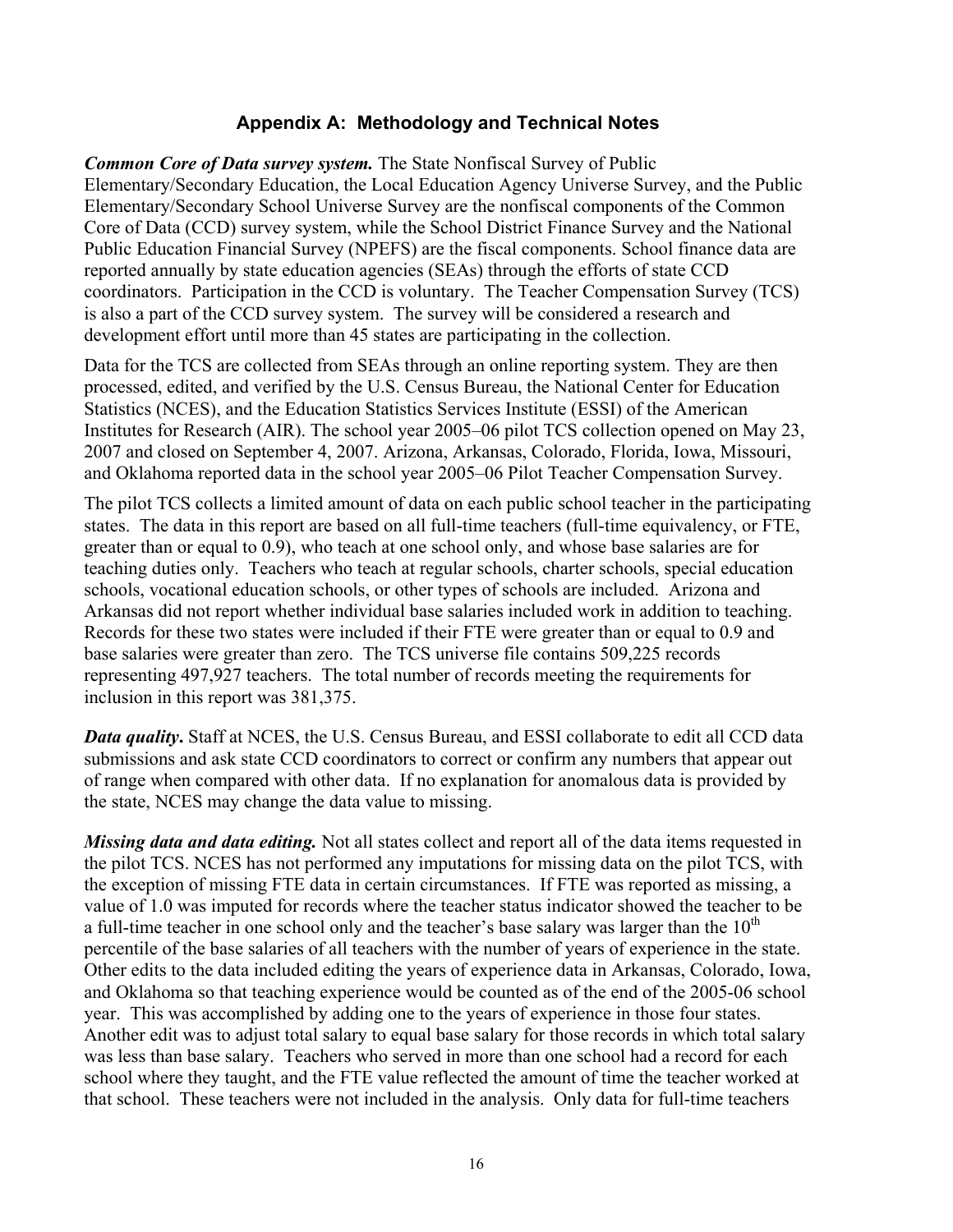teaching at one school were used in this report. The age of a teacher was derived from the birth year data reported by the state. Age was calculated by subtracting the birth year from 2006.

*Fifth, median, and 95<sup>th</sup> percentile cutpoints.* The 5<sup>th</sup> percentile is a value such that 5 percent of the observations are less than this value and that 95 percent are greater. The 95<sup>th</sup> percentile is a value such that 95 percent of the observations are less than this value and that 5 percent are greater. The 5<sup>th</sup> and 95<sup>th</sup> percentile cutpoints have been chosen to exclude any outlier data. A median is a number dividing the higher half of a population from the lower half. The median can be found by arranging all the observations from lowest value to highest value and picking the middle one.

*Federal range ratio***.** The federal range ratio is used in this report as an indicator of the difference between teachers with relatively high base salaries and teachers with relatively low base salaries. As used by Berne and Stiefel (1984) and in previous NCES publications (Parish, Matsumoto, and Fowler 1995; Hussar and Sonnenberg 2000), the federal range ratio excludes the top and bottom 5 percent of districts in order to reduce the influence of extreme values. The federal range ratio is the difference between the base salaries of the teacher at the  $95<sup>th</sup>$  percentile and the teacher at the  $5<sup>th</sup>$  percentile divided by the amount for the teacher at the  $5<sup>th</sup>$  percentile.

*Comparability of data across states.* There are some issues affecting the comparability of these data that have not been resolved. These include inconsistencies in the reported data themselves and differences in reporting. NCES continues to identify these inconsistencies and will work with state education agencies to reduce them as much as possible. A major factor regarding the comparability of the data is differences in salaries and other costs in different areas within states and across the country, i.e., it costs more to hire a teacher in one part of the country than it does to hire a teacher with the same qualifications in another part of the country. This report does not take into account cost differences across the states or within states.

*Confidentiality protection.* In order to prevent the identification of an individual teacher with certainty, some data items were swapped between records. These changes resulted in a minimal amount of change to the file overall.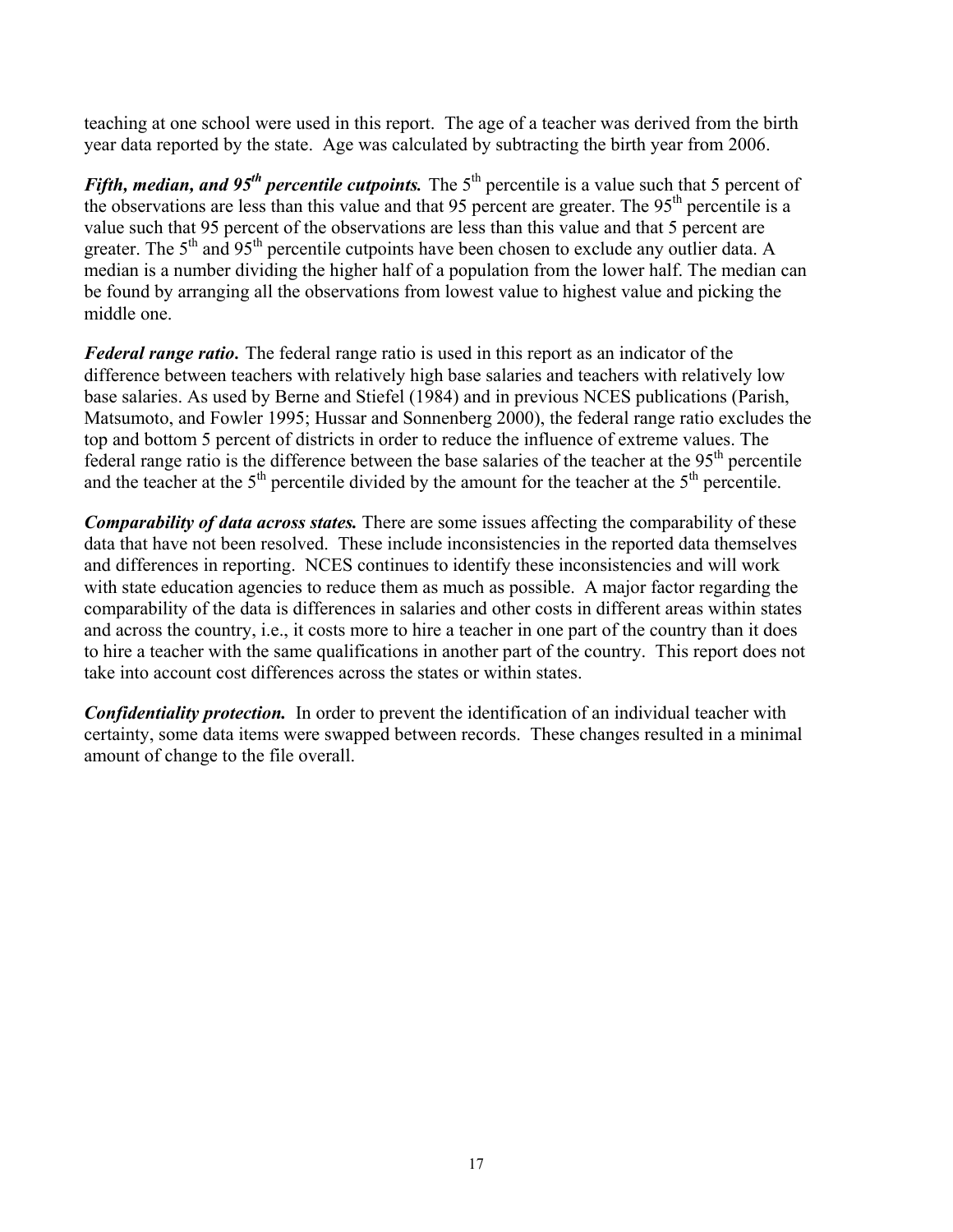## **Appendix B: Common Core of Data Glossary**

**all other benefits**—All the other benefits (excluding retirement and health insurance) paid by the school district and other government agencies for teachers.

**American Indian/Alaska Native**—A person having origins in any of the original peoples of North and South America (including Central America), and who maintains tribal affiliation or community attachment.

**Asian/Pacific Islander**—A person having origins in any of the original peoples of the Far East, Southeast Asia, or the Indian subcontinent, including, for example, Cambodia, China, India, Japan, Korea, Malaysia, Pakistan, the Philippine Islands, Thailand, and Vietnam.

**bachelor's degree—An** award (baccalaureate or equivalent degree, as determined by the Secretary, U.S. Department of Education) that normally requires at least four but not more than five years of full-time equivalent college-level work. This includes all bachelor's degrees conferred in a five-year cooperative (work-study) program. A cooperative plan provides for alternate class attendance and employment in business, industry, or government; thus, it allows students to combine actual work experience with their college studies. Also includes bachelor's degrees in which the normal four years of work are completed in three years.

**base salary**—The negotiated annual salary for teaching duties for school year 2005–06. The base salary excludes pay for additional duties, such as supervising or directing after-school activities, school administration activities, and or teaching summer school or adult education classes. Bonuses and other incentives are not included in base salaries.

**Black or African American**—A person having origins in any of the black racial groups of Africa, and who is not Hispanic.

**doctor's degree**—The highest award a student can earn for graduate study. The doctor's degree classification includes such degrees as Doctor of Education, Doctor of Juridical Science, Doctor of Public Health, and the Doctor of Philosophy degree in any field such as agronomy, food technology, education, engineering, public administration, ophthalmology, or radiology.

**full-time equivalency (FTE)—State (or district's) FTE value for this teacher. The amount of** time required to perform teaching assignment stated as a proportion of a full-time position. FTE is computed by dividing the amount of time employed by the time normally required for a fulltime position.

**gender**—Indicates whether the teacher is female or male.

**health benefits**—All amounts paid by school district and other government agencies for teachers' health insurance.